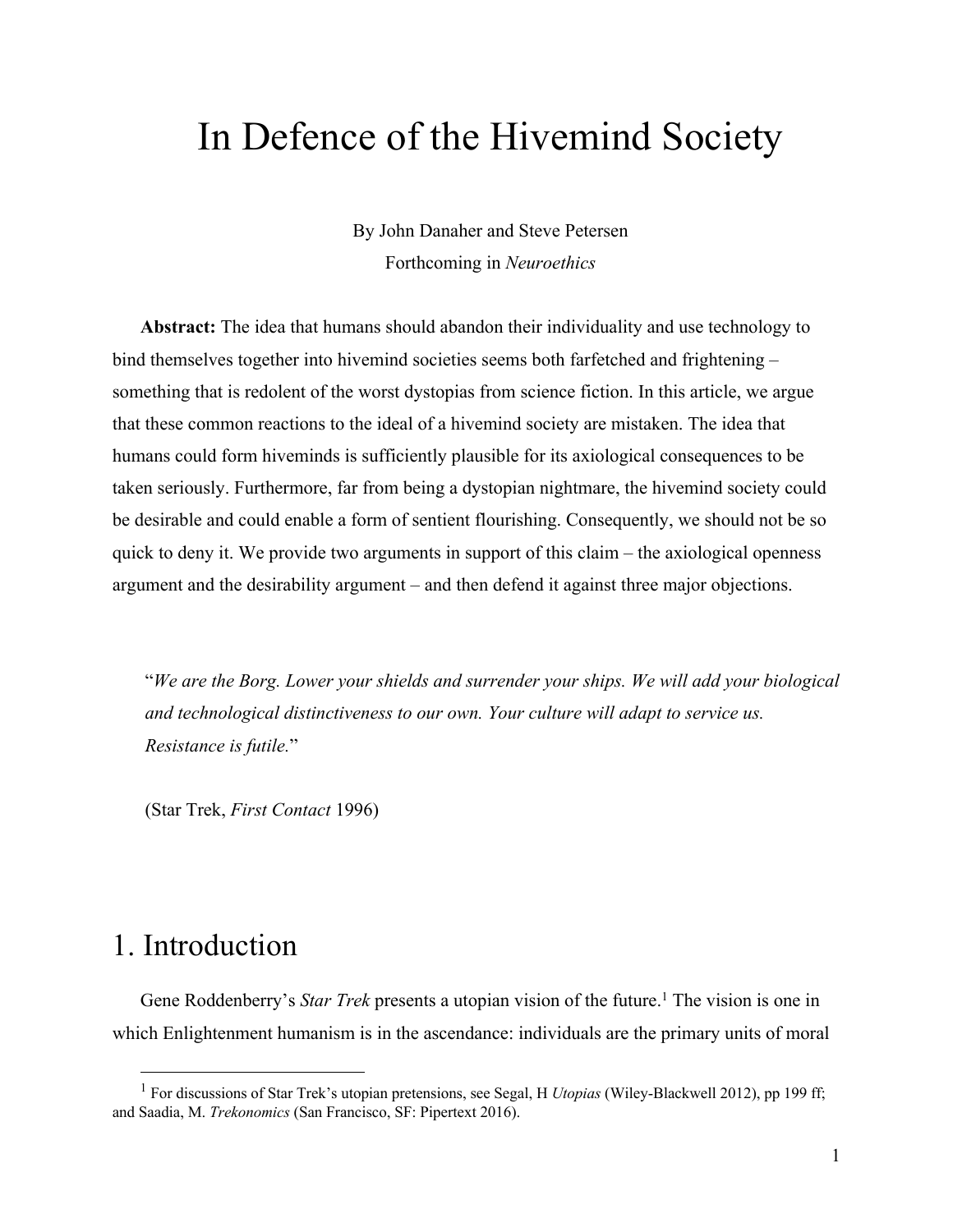concern; their differences and diversities are celebrated;2 and the technologically advanced world allows them to flourish. The Borg — an enemy 'species' introduced in *Star Trek: The Next Generation —* are the ultimate affront to that ideology. They are a hivemind society, one in which individual differences are suppressed and undermined, and in which the social collective is the unit of moral concern, not the individual. Viewers of the Star Trek universe are supposed to fear the Borg, to see them as the most insidious and terrifying threat to Roddenberry's utopia. They are not simply an enemy that kills and destroys. They are an enemy that brainwashes and subverts: an enemy that turns you into one of them (or, more correctly, 'part of them').<sup>3</sup>

But should we be so fearful? In this article we argue that we should not. Far from representing an anti-human dystopia, the ideal of a hivemind society is, in fact, one that can be conducive to sentient flourishing. The argument we develop is, of course, speculative and provocative. The goal is not to convert the reader to the hivemind cause but, rather, to encourage them to expand their axiological horizons<sup>4</sup> and see the hivemind society as one of a number of potentially desirable futures for humanity.

Convincing the reader of this will, no doubt, be an uphill struggle. We make the case in four main stages. First, we try to offer a more precise conceptualisation of a 'hivemind' society and thus clarify exactly what it is that we are defending. Second, we offer a preliminary argument in favour of the ideal of the hivemind, one that claims hivemind society would not be as 'alien' or 'inhuman' as we might first think (or as the example of the Borg might encourage us to think). Third, we present a set of stronger arguments in favour of the hivemind society, that focus on how it can help to bring about certain recognised human goods. Fourth, and finally, we identify and respond to criticisms of this idea.

 $2$  Almost: Star Trek is a fictional product of Hollywood and was never ideally progressive when it came to its celebration of human differences and diversities. Homosexual characters, for example, were absent until the series *Star Trek Discovery.*

 $3$  On this distinction, see the Orwell-Huxley exchange on dystopianism. Available at: http://www.lettersofnote.com/2012/03/1984-v-brave-new-world.html

<sup>4</sup> In this sense, the article takes onboard the lesson of Owen Flanagan's book *The Geography of Morals* (Oxford: OUP 2017), which is to appreciate how large the space of 'moral possibility' for humanity actually is.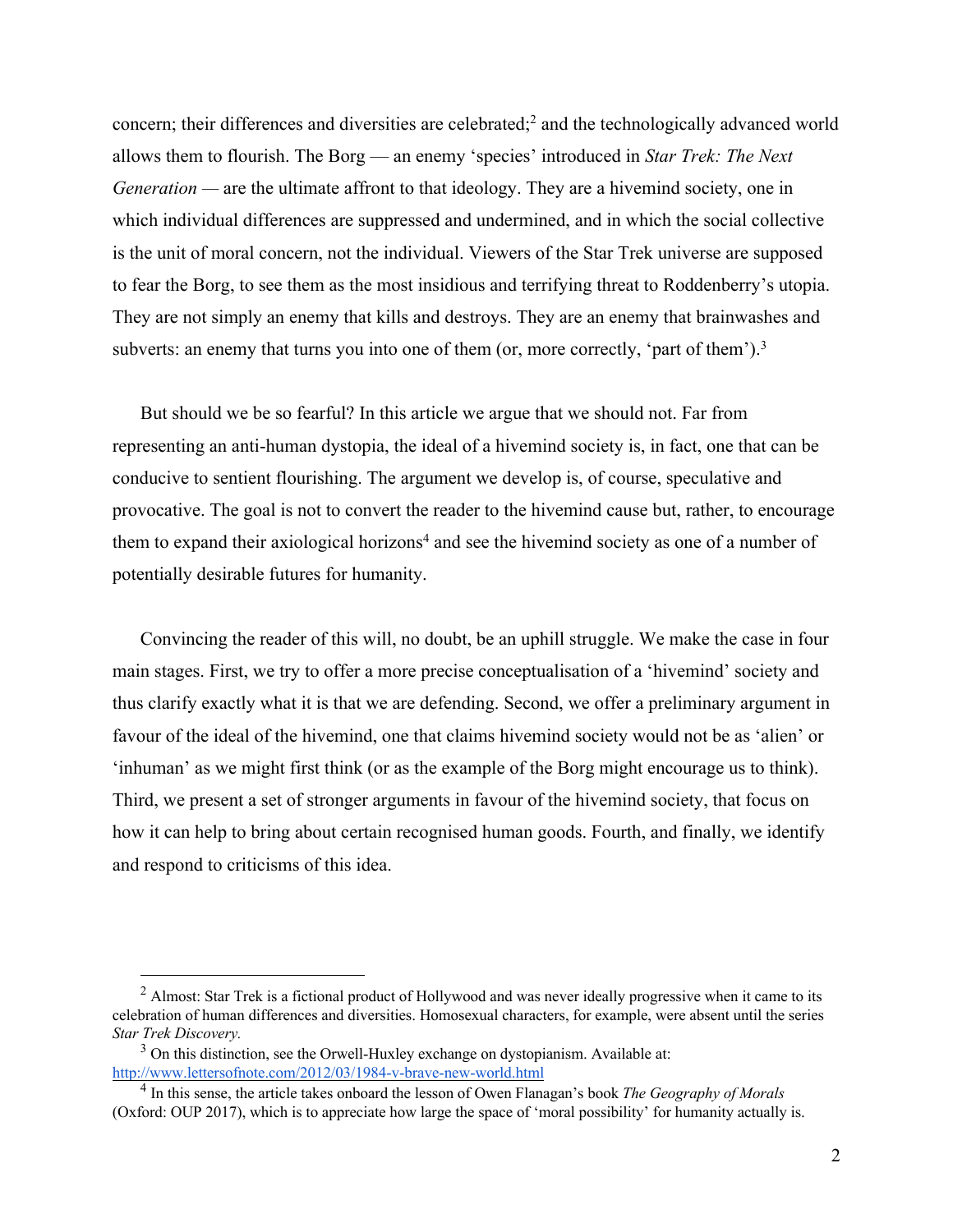# 2. What is a Hivemind Society?

For our purposes, we can distinguish two kinds of hiveminds. In the *broad* sense, a hivemind society is one in which individual agents together form a further agent of some moral significance (the "collective" or, as we prefer, the "hivemind"). As we will see, in this broad sense, we are all plausibly already participating in many such minor hiveminds. In the *narrow* sense, a hivemind society is one in which what otherwise might have been independent agents have no moral value of their own; the agents have "dissolved" into the collective, and are not recoverable as separate entities from the collective. Though it is useful to separate these notions, we are inclined to think there is not in fact a sharp line between these types of hiveminds. The question is really one of degree: to what extent are potentially independent agents merged with a collective, and to what extent has the moral emphasis shifted from the merging agents to the merged agent? The idea that the distinction between a hivemind society and an individualist society is not a sharp or precise one might strike some readers as frustratingly vague or imprecise but we believe that this emphasis on degrees of difference is both metaphysically accurate and, as will become clear, something that can be used to encourage people to take a different perspective on the axiology of hivemind societies: because some of us are, in the broad sense, already tending towards or participating in *hivemind-ish* societies we can at least be open to the possibility of going further in this direction.

This should not be taken to imply that there are no radical differences between hivemind societies and present day societies. At the extreme end of the spectrum there are such radical differences and it is useful to focus on those when considering the argument in favour of hiveminds. For heuristic purposes, then, we will examine the more extreme case of hiveminds in the narrow sense in the remainder of this article. To make the scenario vivid, imagine that a Borg-like collective visits Earth tomorrow. It has been sweeping through the universe "assimilating" countless cultures. Unlike Star Trek's Borg, however, this collective deigns to recognize our quaint individualism—so instead of simply absorbing us, they offer us each the *choice* to merge with them. We defend here the potential axiological desirability of merging. We hope it is clear, though, that we intend this fanciful scenario as a proxy for a more practical and urgent question. As we will discuss, we think that humans are already drifting in the direction of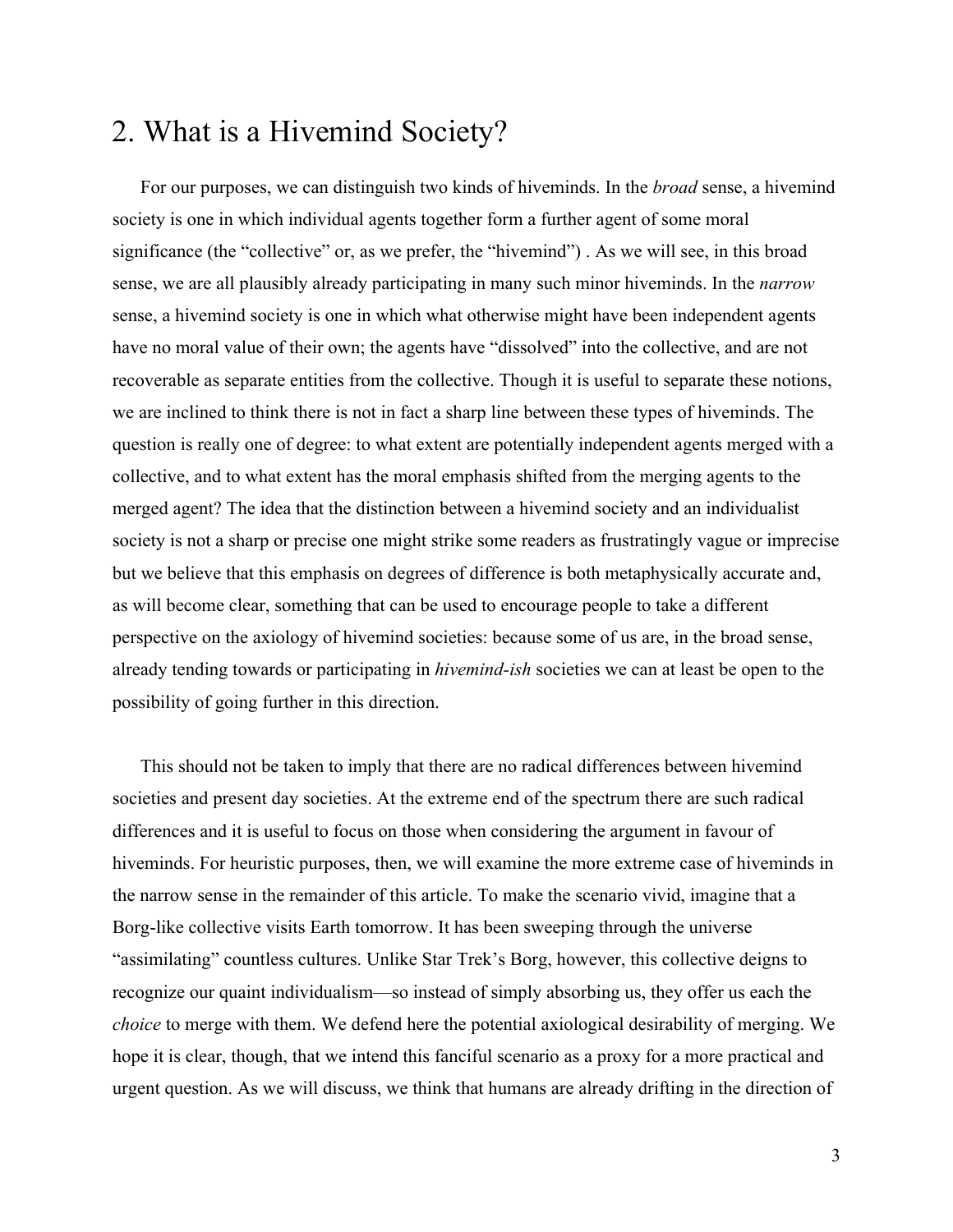ever-more integrated hiveminds, and we think that technology will sooner or later enable humans to join real hiveminds in the narrow, Borg-like sense. Thus the practical moral question is: should we embrace this trend, or resist it? (Assuming, of course, that resistance is *not* futile in this case.)

As we see it, there are two distinct, albeit complementary, axes along which agents might integrate:

**Rational Unity:** This arises when there is some unity of rationality across the individual human members of a society, i.e. where the group forms a single rational agent. Unity of rationality depends on the unity of the key constituents of rationality which include: beliefs, desires, intentions, deliberative processing, and so forth.

**Phenomenological Unity**: This arises when there is some unity of phenomenological experience across the individual members of a society, i.e. where in some sense they are seeing, feeling, hearing, touching, or tasting *the same thing*.

Again, both forms of unity come in degrees. It is possible for a society to be more or less rationally unified and more or less phenomenologically unified. The degrees depend on both the length of time the individuals spend in the unified state, as well as the number of properties or experiences they share in the unified state. We can imagine collections of agents with different degrees of either unity, as the graph suggests.

<FIGURE 1 HERE>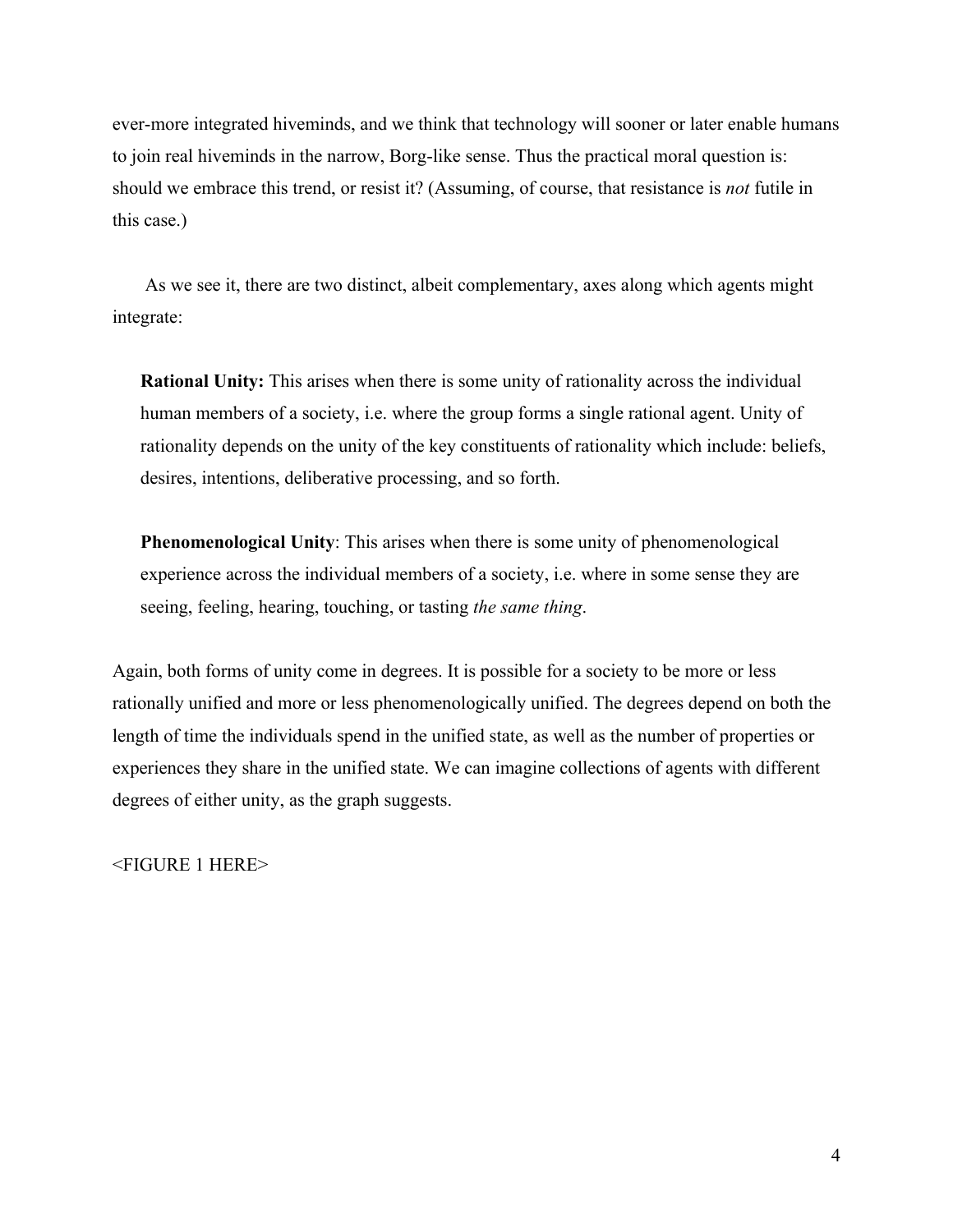

It is also worth clarifying what we mean by a 'society'. For present purposes, we adopt an expansive definition of this concept. A society is simply any grouping or merging of two or more individuals. So when we make the case for the hivemind society we are not necessarily supposing that an entire nation or civilisation of humans joins together into a single collective.<sup>5</sup> This could happen and if it did it would obviously count as a type of hivemind society, but smaller scale hivemind societies are also possible. It is the degree of integration or unification - rational or phenomenal -- that matters and not the sheer number of individuals collected together.

Is it currently possible for humans to form hivemind societies? It is not our intention to answer this question. Our intention is to consider whether it is desirable for them to do so. Still,

<sup>5</sup> Many philosophers will be reminded of Ned Block's (1978) "Chinese Nation" thought experiment. In that case, though, the mental state of the whole is independent of the mental states of the citizens. Here we consider cases where the mental state of the whole is in some way composed of the mental states of the (former?) individuals.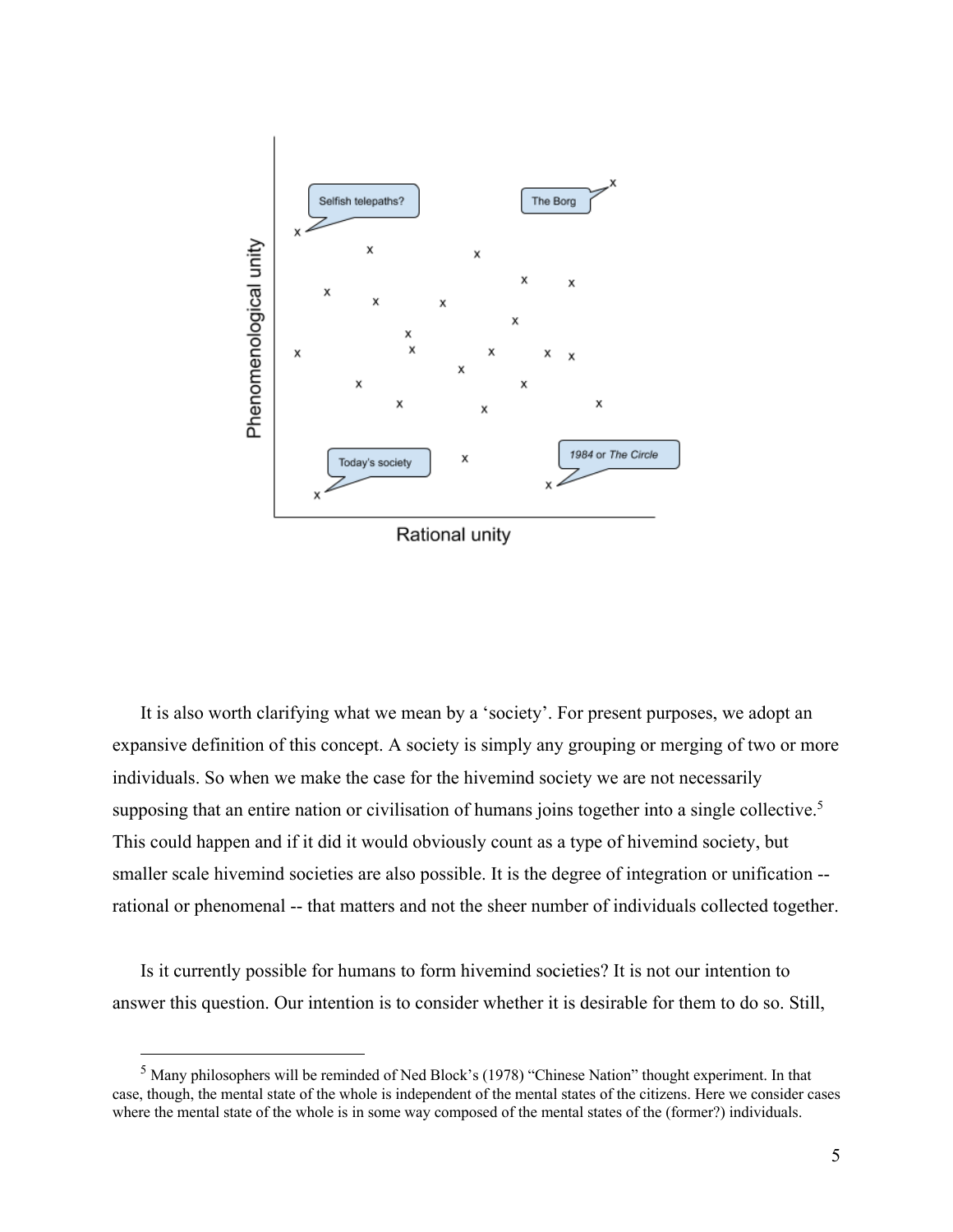something has to be said about the overall feasibility of creating hivemind societies, otherwise there is little motivation for the inquiry into their desirability. Consider first the rational unity forms of hivemind society. These would seem to be feasible, since according to many philosophers we already participate in rationally-unified hiveminds (broadly construed). Books such as *Group Agency* (List and Pettit 2011) and *Macrocognition* (Huebner 2014) provide detailed lists of criteria that need to be satisfied in order to ascribe rational unity to a group of humans. To summarize these theories very briefly, it is obviously the case that humans get together to form group agents of a sort (couples, teams, companies, states). Sometimes these group agents achieve quite a high degree of rational unity, sharing and coordinating on goals, beliefs, and intentions in a deeply integrative and interdependent way. When deep integration and interdependency arises, the group rational agency is not simply reducible to the agency of the individual members. Intimate partners, for example, can often sustain rational group agency for extended periods of time. There are conflicts of intention, belief and desire from time to time. But this alone does not undermine the group unity. After all, an individual human being will often experience such conflicts. Still, when it comes to larger-scale rational hiveminds, it seems that the degree of rational unity is often quite tenuous and temporary.6 Although some people talk about nations or states as single group agents—a thought perhaps inaugurated by Plato in *The Republic* with his analogy between the ideal city and the human mind, and then later taken up by Thomas Hobbes in *Leviathan* with his vision of the sovereign as an artificial agent made out of many human agents—this frequently stretches credulity given the amount of discord and dissension that is present in the typical state. Nevertheless, modern technologies may enable larger groups to maintain high degrees of rational unity over longer periods of time. The rise of the so-called internet of everything—which involves the incorporation of networked sensors and actuators into everything in the world, including human beings—could enable rational integration and coordination at an unprecedented scale. The historian Yuval Noah Harari argues in his book *Homo Deus* (2016) that this technology enables the deindividuation of humans into a collective.

 $6$  Huebner 2014 argues that true largescale hiveminds (he doesn't use this term) are quite rare in practice, but then tempers this by arguing that 'minds' come in degrees and that many group entities approximate or approach hivemind status.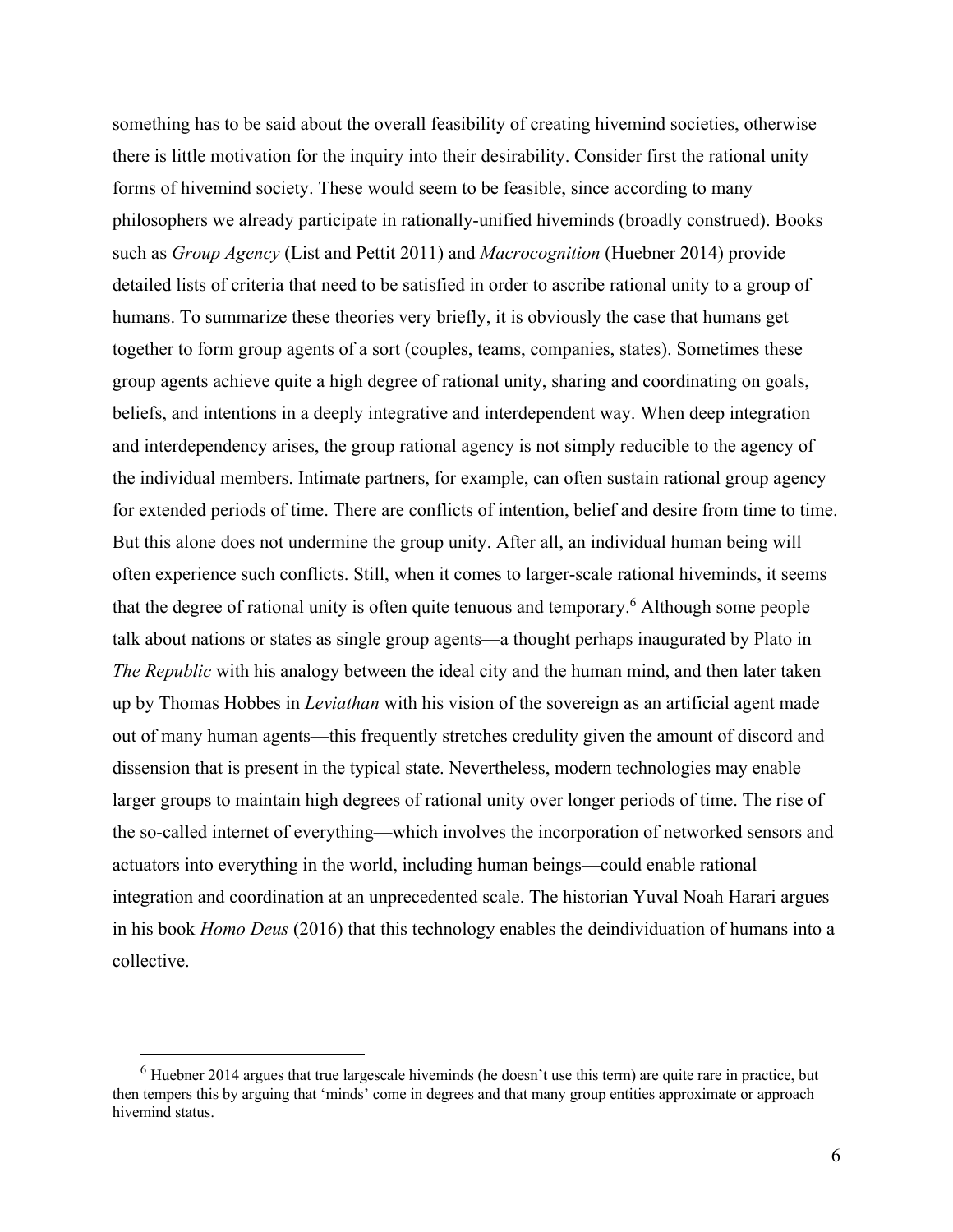What about phenomenological unity? This is trickier. The idea that two or more humans could share the same phenomenological experience seems alien, possibly even incoherent: phenomenological experiences are sometimes thought of as being necessarily private. But pioneering technologies in direct brain-to-brain communication may render genuine phenomenological sharing possible in the not too distant future. Such an idea goes back at least to Arthur C. Clark (1962), and now is being actively pursued by projects like Elon Musk's *NeuraLink*. <sup>7</sup> There are already several experiments showing that it is possible to transmit the electrochemical signals from one brain to another. The work by Kevin Warwick (2013 & 2014) and Manuel Nicolelis (2011) provides clear proof of this concept in both human and animal subjects. Furthermore, we know that it is possible to trick a human mind into experiencing things that are happening to someone or something else. The rubber hand illusion, for example, demonstrates that it is possible for one person to 'feel' what is happening to a detached rubber hand (Metzinger 2009, 75-77). An impressive sequence of experiments conducted by a group of European researchers (led by Olaf Blanke, Thomas Metzinger, Mel Slater and Mavi Sanchez-Vives) has taken this principle to an extreme and shown that it is possible to repeatedly trick people into having 'out of body' experiences or to experience things that are happening to a virtual body in a virtual space.<sup>8</sup> The theory underlying these experiments is that our phenomenological experience of our own body is dependent on the brain constructing a representational model of that body. This model can be disrupted and disoriented by manipulating sensory inputs and feedback loops. This provides a suggestive and encouraging template for anyone who wants to enable a form of 'cloned' phenomenological unity. More speculatively, Kaj Sotala and Harri Valpola, in their article 'Coalescing Minds' (2012) point to various developments in brain-to-brain communication that could enable phenomenological unity, including the possible creation of an 'exocortex'. This would be a prosthetic extension of the brain that can integrate smoothly and seamlessly between two or more brains at the same time, enabling them to function as parts of a single whole. Paul Churchland outlines a similar scenario. He suggests that the corpus callosum, which connects the brain hemispheres in humans,

<sup>7</sup> For an entertaining summary of the NeuraLink project and its motivations, see the *Wait But Why?* post at https://waitbutwhy.com/2017/04/neuralink.html.

<sup>&</sup>lt;sup>8</sup> This is the Virtual Embodiment and Robotic Re-Embodiment Project, which produced well over 100 publications over the course of its duration. A full list can be found at http://www.vereproject.eu/. A readable summary of some key results is available in Rothman 'Are we already living in virtual reality?', *New Yorker* 3rd February 2018.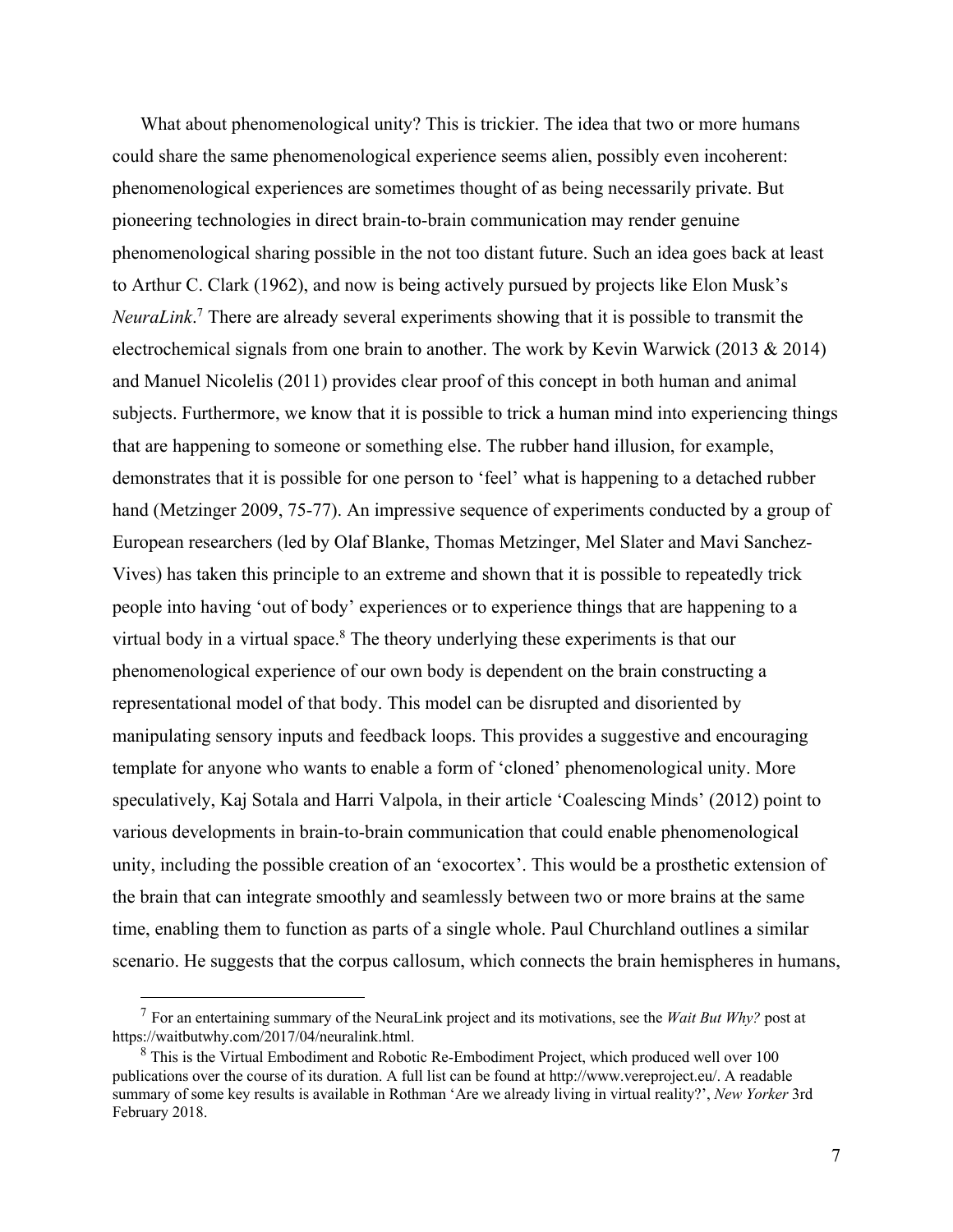already serves the function of a high-bandwidth information channel between two otherwise independent cognitive systems that must *learn* to communicate—and that in principle similar communication could be learned across hemispheres in different humans.

*How will such people understand and conceive of other individuals? To this question I can only answer, "In roughly the same fashion that your right hemisphere 'understands' and 'conceives of' your left hemisphere—intimately and efficiently, but not propositionally!*

(Churchland 1988, p. 88)

Such possibilities would obviously enable both greater rational unity as well as greater phenomenological unity.9

In short, although it might seem initially farfetched, the creation of a hivemind society has some plausibility. It is possible for humans to be highly rationally integrated with one another, sharing the same intentions, plans and goals and coordinating together to achieve them. Technology is facilitated more extensive forms of rational integration. Furthermore, with current technology, it may soon be possible for humans to be highly phenomenologically integrated. Would high degrees of both forms of integration be desirable? That's exactly what we consider over the next two sections by developing two arguments in favour of the transition from individualist societies to hivemind societies.

<sup>&</sup>lt;sup>9</sup> An interesting edge case is that of conjoined twins. Some historically documented cases of conjoined twins suggest that they can have high degrees of rational unity, and, due to some shared bodily limbs and functions, some degree of phenomenological unity. That said, some of the best documented cases of conjoined twins -- such as the infamous Chang and Eng Bunker twins of the 19th century -- suggest that they can have very different personalities. For a longer discussion see Savulescu and Persson 2016. In addition to this, and as a general point, there are more metaphysical arguments in favour of the possibility of phenomenological unity that are worth considering. Eric Schwitzgebel (2015) argues that, as his title goes, "if materialism is true, the United States is probably conscious". If he is right—and if materialism is right—then just about all of us are *already* part of phenomenologically unified hiveminds.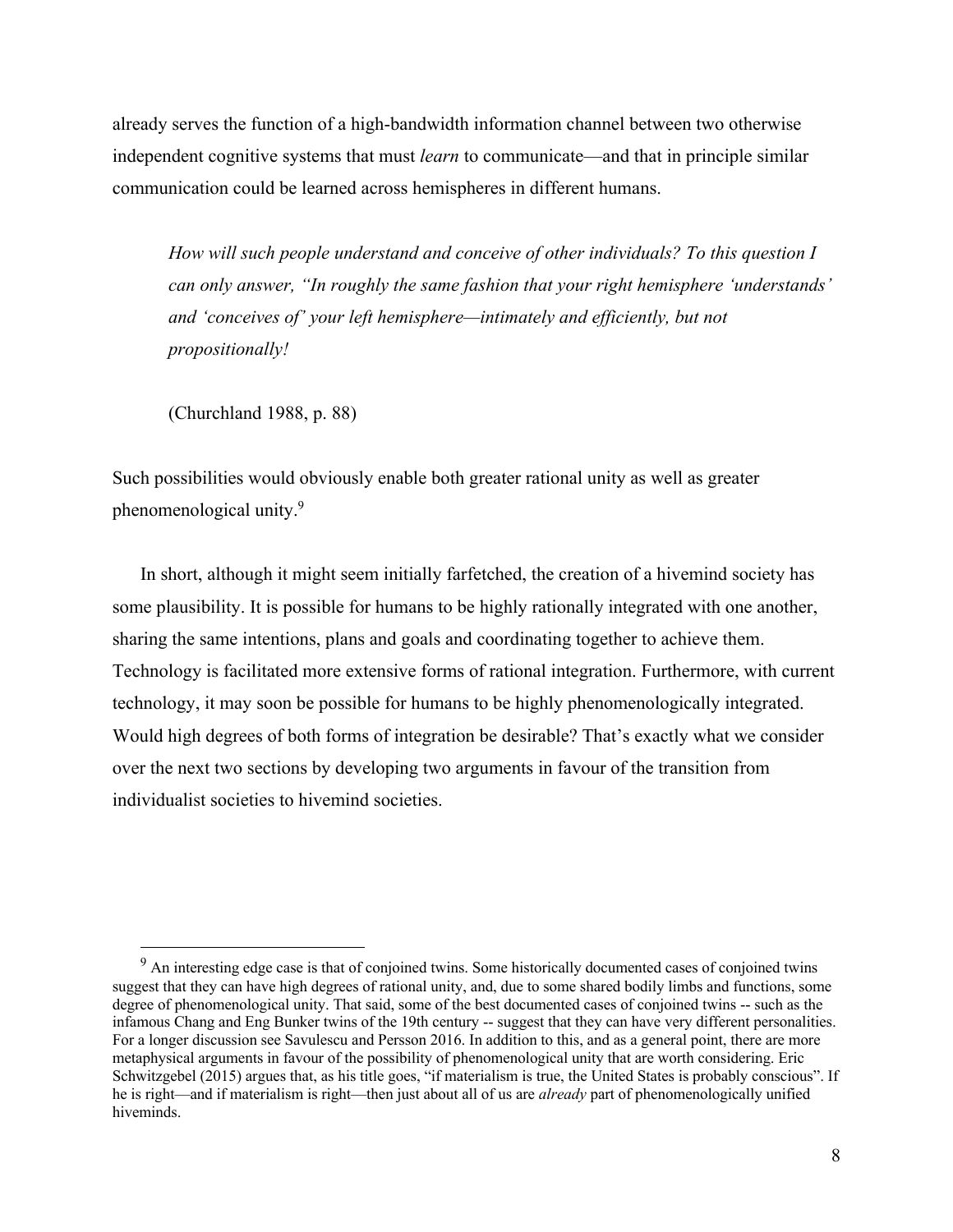# 3. Why we Should be Open to the Hivemind Society

The first argument can be thought of as a warm-up. It is not intended to prove the desirability of a hivemind society. It is, rather, intended to loosen the imaginative constraints that typically confront people when thinking about the idea of a hivemind society. One of those constraints, felt particularly strongly in Western liberal societies, is that we are currently committed to a kind of individualist moral framework, one in which individuals are the primary and most important locus of moral significance. This is not to say that we are ideologically pure individualists. As we shall point out below, there are anti-individualist, pro-hivemind features of our current moral views, and there are communities and cultures around the world that embrace a more communitarian, anti-individualist outlook. Nevertheless, individualism does seem to be dominant in Western, liberal societies, and the commitment to individualism is often reflected in both moral practices and legal norms of those communities. To free us from the constraints of an individualist outlook, the first argument encourages us to first adopt a principle of axiological openness, *i.e*. a willingness to consider and experiment with different moral possibilities, and then apply that principle to the possibility of a hivemind society.

The principle of axiological openness is a form of historical common sense. We know that moral norms and preferences have shifted many times over the course of human history. If you were a white man living in a European society in the late 1700s it is likely that you would have endorsed slavery and colonialism, thought that women should be denied the legal rights of men, favoured capital punishment and legal torture, and judged homosexuality to be morally abhorrent. While the remnants of these attitudes linger to this day, the radical shift in the moral consensus on these matters since the late 1700s has been remarkable. Very few people openly endorse any of these beliefs today. And this is just a single example of a radical moral shift over time. If we look to other societies and countries, and look deeper into antiquity, the fact of moral change seems undeniable. This should encourage greater humility and uncertainty when it comes to our commitment to our currently favoured set of axiological possibilities (Flanagan 2017; Williams 2015). In other words, the fact of moral variety and change over time and space provides warrant for the principle of axiological openness. To put this in argumentative form: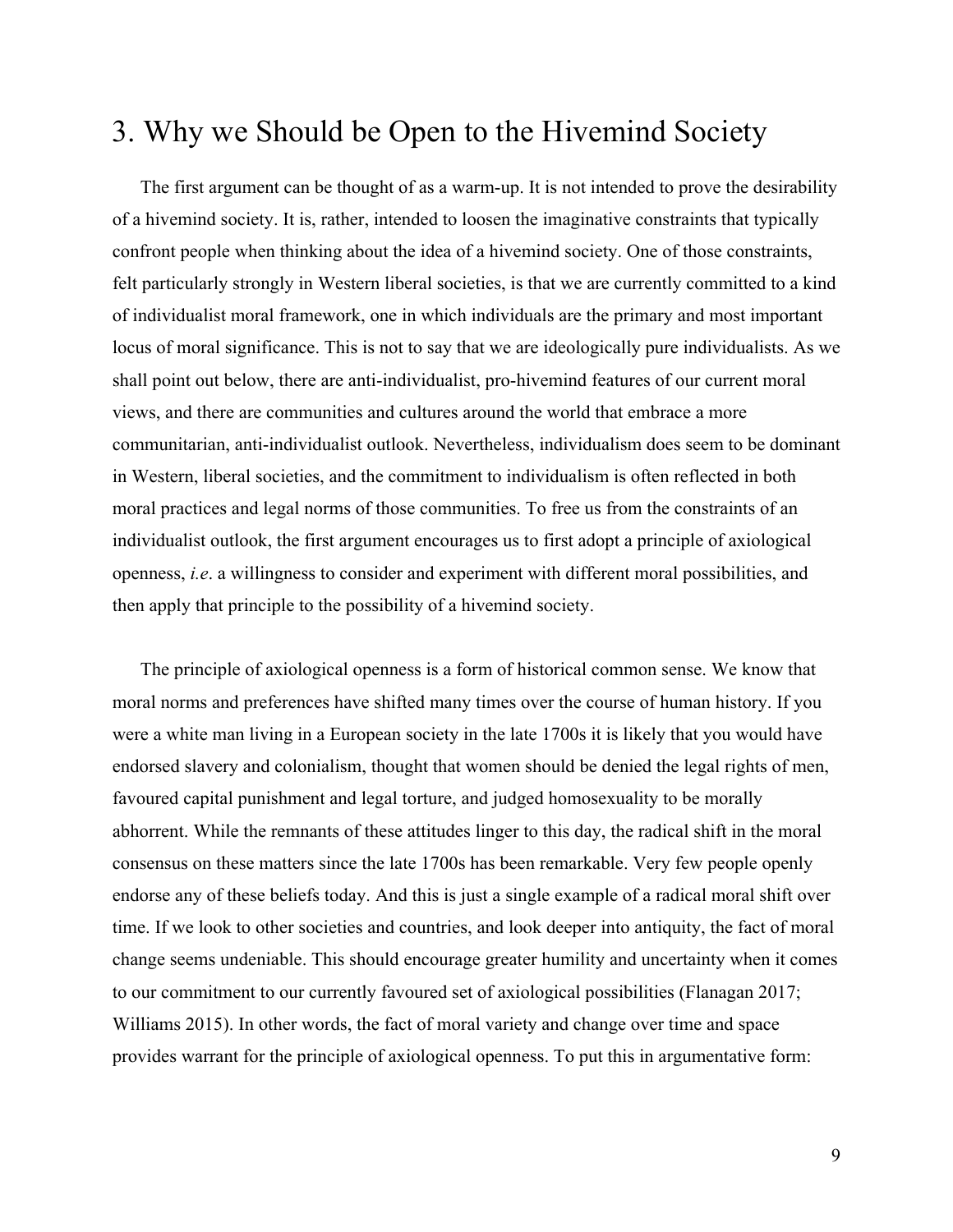(1) If moral norms and preferences vary and change dramatically over time (and across cultures), then we should be open to the possibility that our currently favoured set of moral norms and preferences is wrong (and so, by implication, be open to experimenting with different possibilities).

(2) Moral norms and preferences do vary and change dramatically over time (and across cultures).

(3) Therefore, we should be open to the possibility that our currently favoured set of moral norms and preferences is wrong (and be willing to consider or experiment with different possibilities).

Add to this argument the claim that the Western liberal commitment to individualism is just 'a currently favoured set of moral norms and preferences' and you get the conclusion that we should be open to axiological alternatives to individualism.

But this attempted application of the principle of axiological openness could face some opposition. While people might be willing to accept *some* principle of axiological openness, they may not accept one that is too open-ended. There is an old adage that you "should keep an open mind but not so open that your brains fall out". We take it that this means that you need to maintain some standards for rational evaluation in order to properly assess alternative possibilities. This is true when it comes to morality as well. You have to have some evaluative standards and principles against which you can assess the other axiological possibilities. We agree with this. If we abandoned all evaluative principles, then we wouldn't be able to make the argument in favour of hivemind societies. We would, instead, be landed with a form of radical axiological uncertainty. We feel it is possible to address this concern by appealing to some evaluative principles that have a deep cultural pedigree or seem to be foundational to many moral commitments and worldviews. We can use these to evaluate the desirability of a hivemind future. In other words, we can avoid radical axiological uncertainty by being open to moral change and achieving a "reflective equilibrium" across our axiological and normative beliefs.We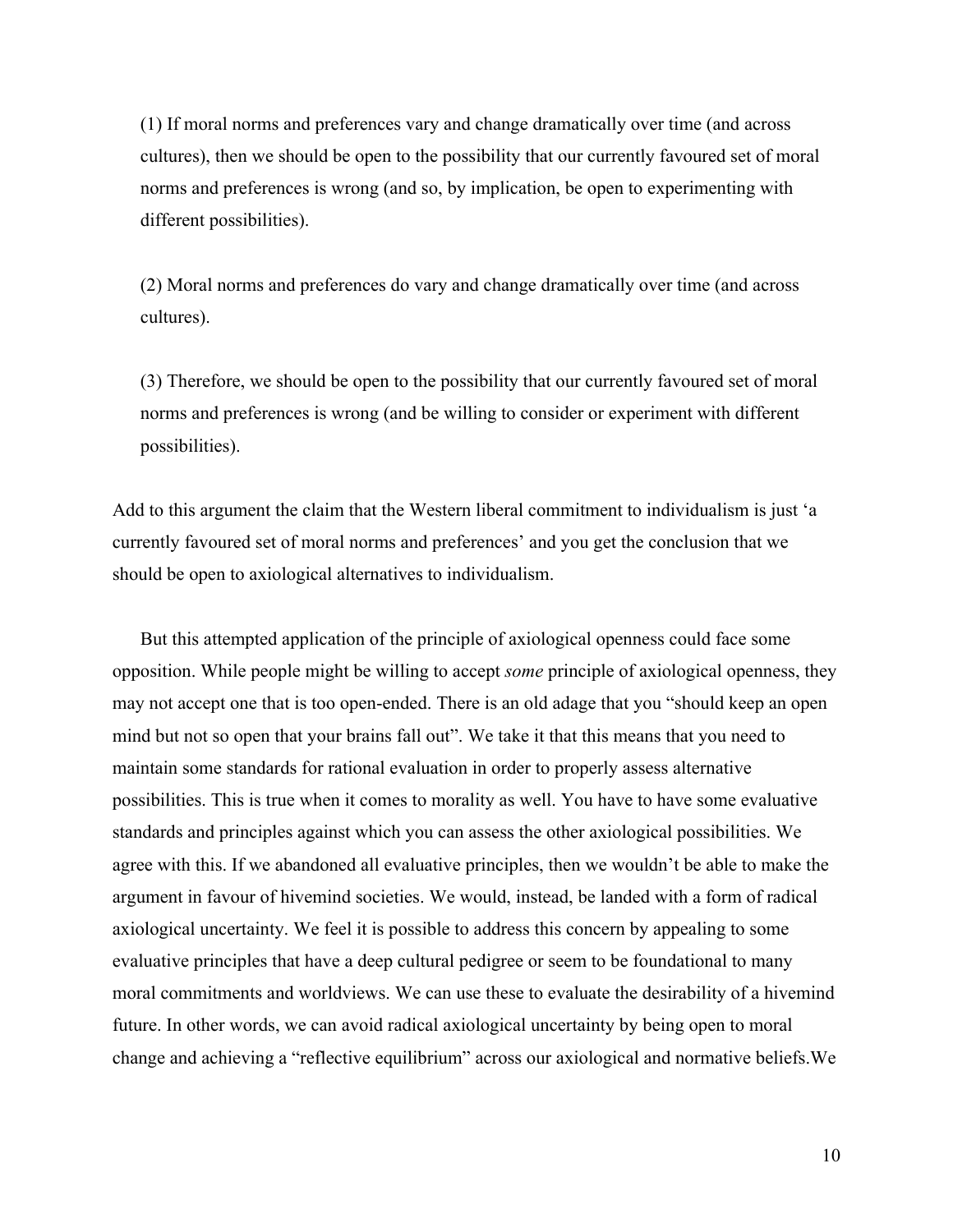do this, below, by appealing to evaluative principles based on the goods of intimacy, impartiality and meaning.

Against this, however, some might be tempted to argue that the idea of hivemind society is just too deeply alien and different from our own, and that individualism is too deeply ingrained in our current moral worldview, for us to be open to that possibility. In other words, individualism is one of the foundational moral commitments that should shape our evaluation of possible moral outlooks. Tim Christie has argued for something like this in his paper 'Natural Separateness' (2009). He does this by presenting a thought experiment that involves a Borg-like society with a high degree of phenomenological unity and asking us to imagine which of our currently favoured moral norms would have to change in such a society. He concludes that "[t]he moral differences between collective morality and human morality would be so substantial that it is hard to imagine" (Christie 2009, 191). We cannot properly assess the desirability of a shift to the hivemind society because it is too different from our current evaluative equilibrium. But is it really that alien? There are, we think, two reasons to remain open to the possibility of a hivemind society.

The first is that the hivemind society may not be that radically different or alien from our current way of life. If you return to the graph from the previous section, and remember the comments made about the possible degrees of unity, you can see that shifting to a hivemind mode of existence need not involve a radical evaluative break from the current status quo. On the graph it is really only the top right hand section (with its high degrees of rational and phenomenological unity) that represents the most radical shift in the space of axiological possibility. The other portions of the graph are much closer to where we currently are and we could imagine transitioning into them slowly, rather than abruptly, by gradually ramping up the degree of rational and phenomenological unity.

In fact, most of modern society seems now to be *choosing* to drift toward the hivemind portions of our graph. (Whether or not this is a *wise* choice we will discuss in the next section.) Already many of us are deeply attached to devices and software that let us connect and share easily with others. Part of what makes connection technology appealing is its ability to facilitate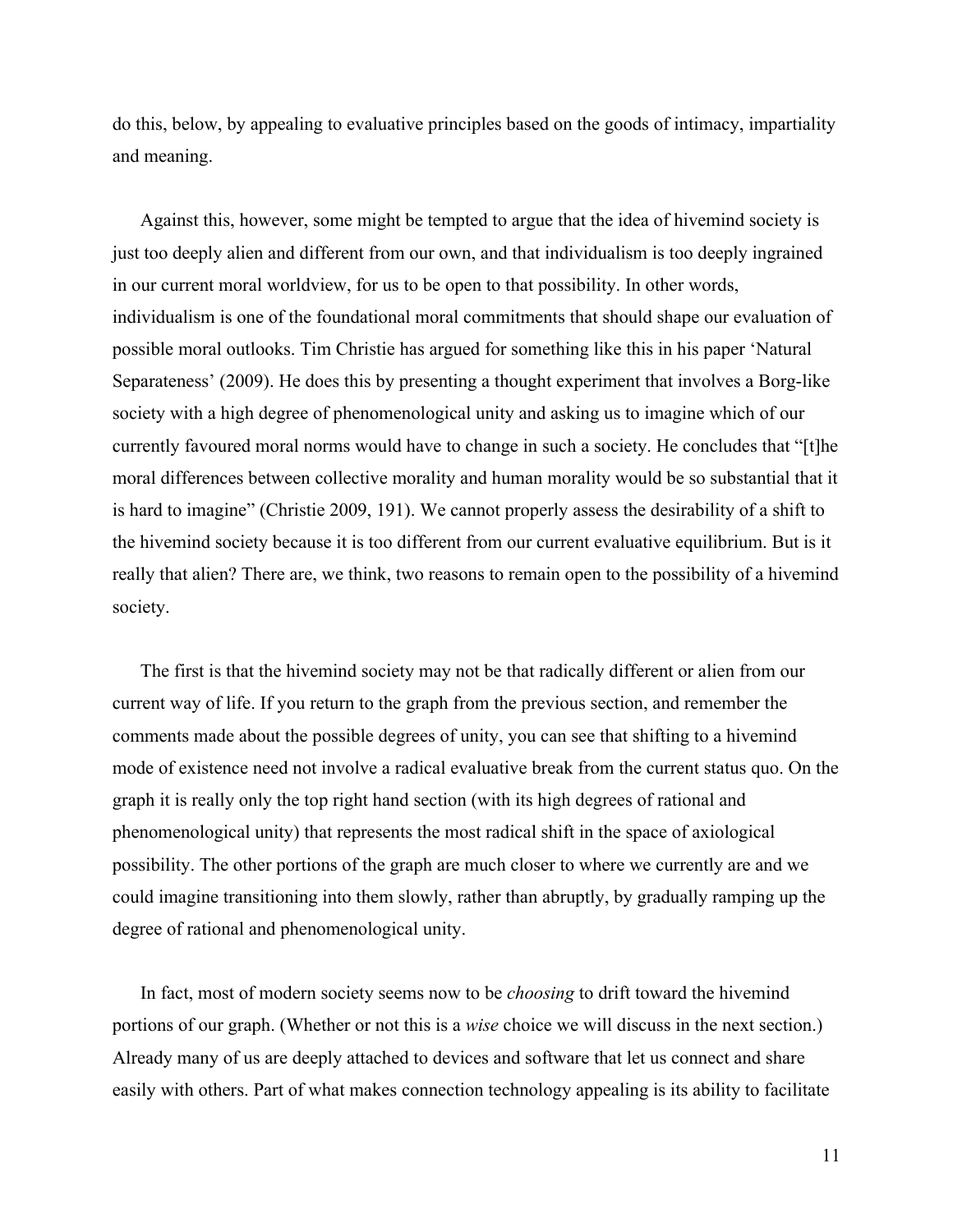coordination across teams—whether on the scale of parents texting about who can pick up the sick child, or on the scale of a major corporation distributing its huge tasks through project management software. Such connections can enhance rational unities of various sorts, and we eagerly seek out better and more efficient versions.

Probably the more visceral source of appeal behind connection technology, though, is its ability to help us share *experiences* with others. When we share photos and videos on social media, we are often sharing what we have personally seen, and inviting others to see the same. Even the text we post to social networks is a way to broadcast our thoughts. Of course language is an old, crude, and filtered way for humans to share thoughts—but that seems to be one of its primary functions, and again it is one we are eager to let technology enhance, both in terms of audience breadth and frequency. Broadcasting our private experiences and thoughts across more people more often is plausibly an enhancement to our phenomenological unity.

Now we need simply imagine that connection technology becomes better and easier, greasing the slope toward hiveminds. Suppose for example that a small button implanted on your skull (like those featured in some *Black Mirror* episodes) could allow you to *think* an English sentence like "device, tell my husband I need to get out of this party", and your husband will receive notification of a direct, private audio message.<sup>10</sup> It could be encrypted in proper ways to ensure privacy, and permit fine-grained choices of who can message you via this method, and when. In effect, at-will telepathy could become a reality. Suppose further that this button is enhanced to the point of an "exocortex" of the type mentioned earlier—one that enables brain-to-brain communication at various *sub-*propositional levels, so that explicitly worded thoughts in a conventional language are no longer required. Direct video and audio streams might be shared from one brain to another, for example, so that grandma could watch with a parent's eyes while the baby takes first steps. Shared tactile streams would enable a new kind of intimacy. Presumably even emotional responses could be shared, allowing direct and literal empathy between consenting people at any time. Given our current hunger for increased connections, it is hard to see people resisting such technology—at least, if it is made convenient enough. And

 $10$  Already, for example, there are (ungainly) devices that can read subvocalizations fairly reliably; see https://www.cnbc.com/2018/04/10/mit-alterego-communicates-with-a-computer-through-subvocalization.html. The internal audio receiver might work something like the cochlear implants of today.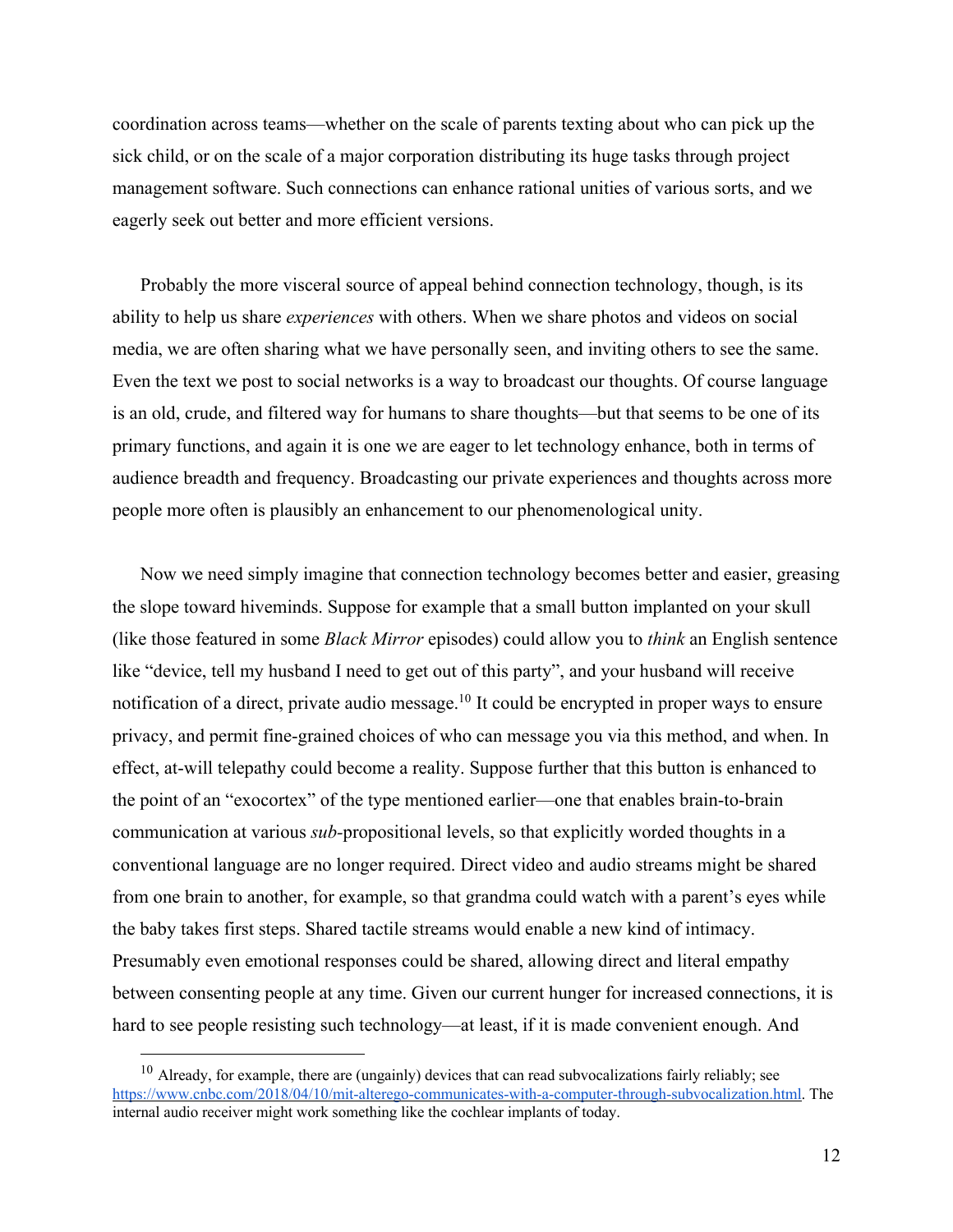when one person can read another's thoughts, experience her experiences, and feel her feelings, the lines between minds will be ever more blurry.

Again, it is one thing to say we would be tempted by such increased connectivity, and another to say we should *succumb* to such temptation. But each gradual shift along the path to these different axiological possibilities could be fully warranted and guided by currently favoured evaluative principles, even if this means we end up somewhere radically different by the end. (We develop this thought further in the next section.)

The second reason is that, in the full scope of human history and cultural variation, the centrality of individualism to our axiological worldview is a relatively recent, and somewhat localised development. In his history of European moral philosophy, *The Invention of Autonomy*  (1998), JB Schneewind carefully and meticulously documents how the current Western commitment to the moral importance of the individual is something that evolved slowly, over the course of several centuries, not something that was always present. Larry Siedentop, in his book *Inventing the Individual* tells a similar story, describing in particular how Ancient (pre-Socratic) Greek societies did not place the individual at the centre of their morality, instead giving pride of place to the family and the state. These are not unfamiliar worldviews to us even today: various forms of nationalism and communitarianism still strive for our attention. Furthermore, there is at least one major world religion—Buddhism—which is known to favour the view that there is no self in the sense traditionally conceived by Western individualist thought (Flanagan 2017), and which sees the denial of the self as a pathway to Enlightenment. Although there are different interpretations of exactly what the 'No Self' doctrine means, Monima Chadha argues that one leading version of it (the Abhidharma tradition) rejects both the idea of an extended narrative self and a self with any degree of agency and ownership over its actions (Chadha 2017 & 2018). All of these examples suggest that humans are not welded to an individualistic ethos, and so we should be at least open to the possibility of axiological alternatives to individualism.

In conclusion, we believe that the principle of axiological openness is sound and that it encourages us to at least consider and experiment with the desirability of a hivemind society.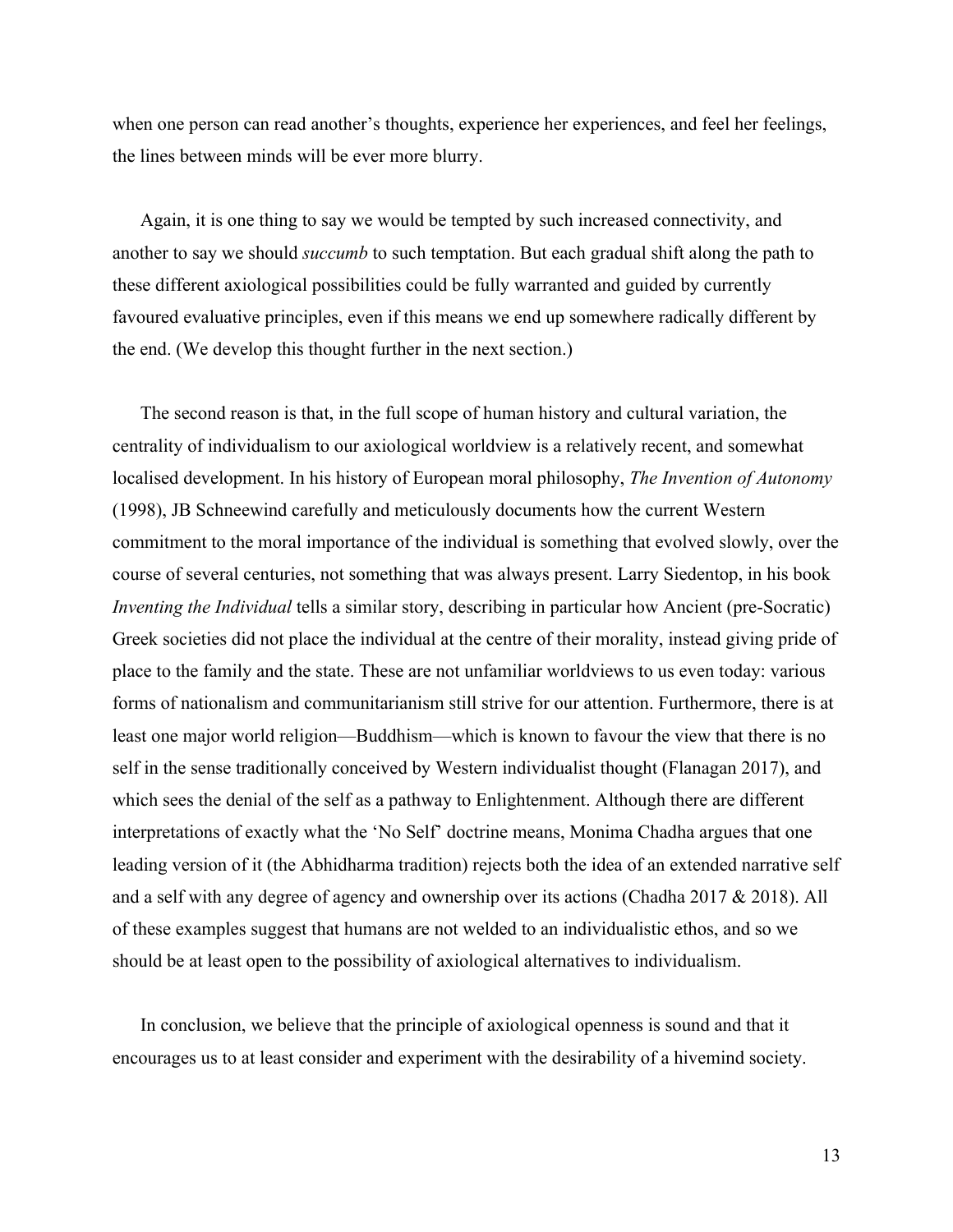#### 4. Why the Hivemind is Desirable

Can a stronger argument be made? There are many axiological experiments we could run. Is there any reason to think the hivemind experiment might be a good one? One that is worth undertaking? We think that there is, and so in this section we argue that the hivemind society is potentially desirable.

'Desirability' must be interpreted appropriately. There is a danger that we impose too high an axiological standard on the hivemind society and so rule it out of bounds forever. This could happen if we insist that, in order for it to be desirable, the hivemind society must satisfy important human goods or values and *must not sacrifice or undermine* any other goods or values. This would be an unfair standard. After all, no way of life that is currently deemed desirable meets that standard. Every choice we make involves compromises and tradeoffs. In choosing to be a committed and doting parent, you may have to sacrifice some success in your career. We might prefer it if such compromises could be avoided—and perhaps there are ways to reform social institutions so as to minimise them—but given both finite time and finite resources, some degree of compromise in seeking the good life is inevitable. The same will, necessarily, be true if we favour the hivemind over a more individualistic mode of existence. This does not mean that the hivemind is not desirable. It is enough if we can show that pursuing this ideal satisfies some goods and compensates for significant losses. With that clarification out of the way, we can proceed to the argument we wish to defend, which consists of four distinct sub-arguments in favour of the transition to the hivemind society.

The first sub-argument has to do with the good of intimacy. Achieving an intimate connection with another human being is generally thought to be a core part of the well-lived life. The Aristotelian virtue of friendship, for example, celebrates a bond between friends that involves two people engaging with each other with near-perfect equality and mutuality. Similarly, the ideal of romantic attachment is typically thought to require strong forms of physical and mental mutuality. Our current physical and mental separateness prevents us from achieving near perfect intimacy. There is always some barrier between us. Even in the case of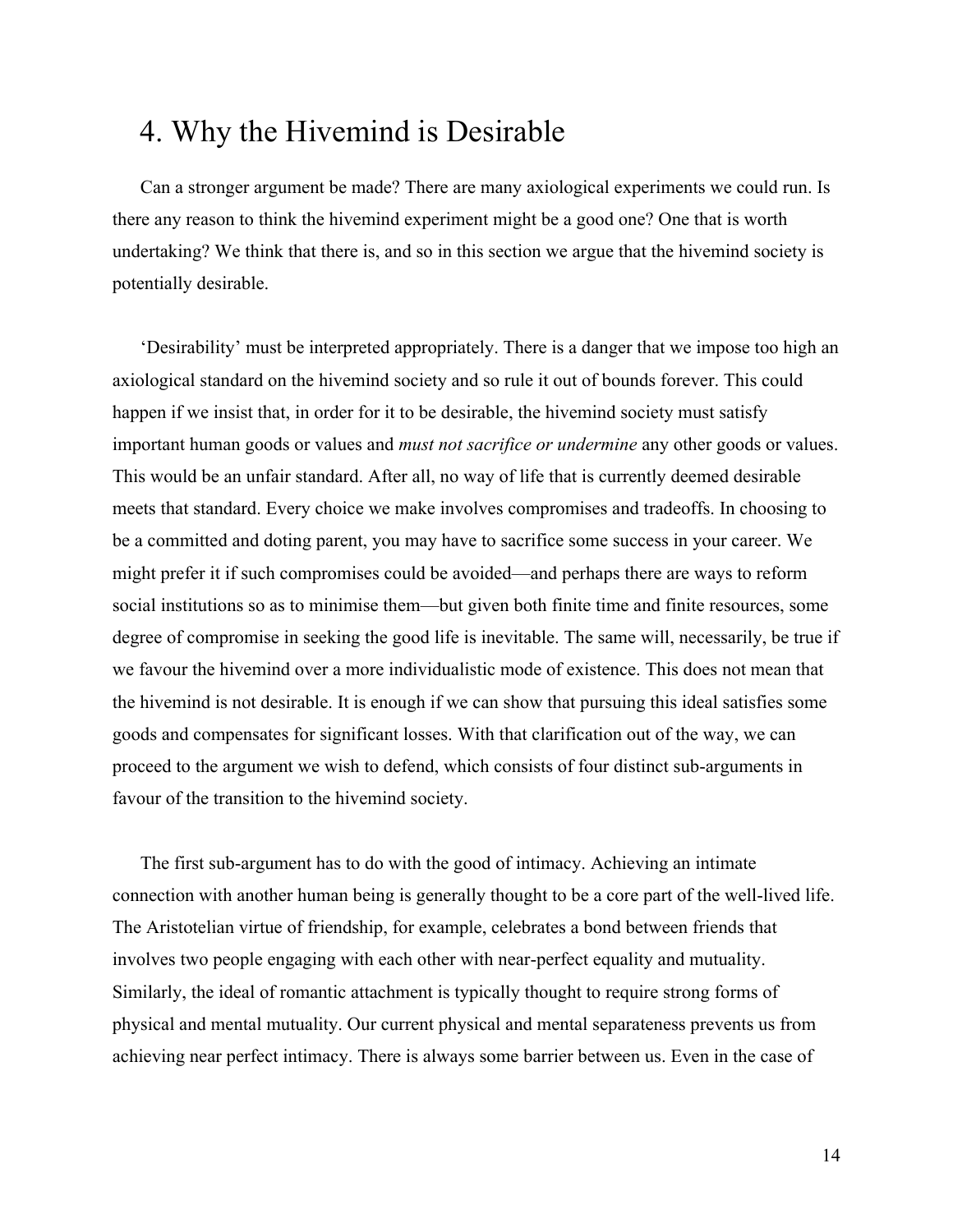sexual intimacy—where there is some 'melting' of the physical barriers—the mental barriers remain. As the sociologist Ernest Becker once eloquently put it:

"*People seem to keep bumping up against each other with their exteriors and falling away from each other…Take even the sexual act — the most intimate merger given to organisms. For most people, even for their entire lives, it is simply a joining of exteriors. The insides melt only in the moment of orgasm, but even this is brief, and a melting is not a communication. It is a physical overcoming of separateness, not a symbolic revelation and justification of one's interior"*

(Becker 1971, 29)

Building the hivemind society, particularly by following the path to high degrees of phenomenological unity, would provide an obvious means for overcoming the mental barriers between us and achieving a more perfected form of intimacy. Furthermore, this is an ideal that could be achieved at different scales and in different forms, depending on both the number of people with whom one forms a hivemind, and the degree of phenomenological sharing it entails.

One might object to this on the grounds that intimacy requires separateness. In other words, one might argue that in order for someone to be intimate with another person, that person and the other person must retain their separate identities. Indeed, it could be that this is what makes intimacy good in the first place. It is like a form of phenomenological 'edging': we must be brought to the precipice of complete merger with another but never fall over the edge. The worry might be that the hivemind ideal thrusts us into the abyss. We no longer retain the separateness that makes intimacy such an ecstasy.

Two things can be said in response to this. First, for hiveminds in the broad sense, pursuing the hivemind ideal need not undermine the separateness of individuals. It could itself just be an extreme form of phenomenological edging: humans in hiveminds might still retain some sense of individuality, but this is suppressed or dominated by the sense of merger. Second, even if it does undermine separateness, it is at least disputable as to why this separateness is essential to the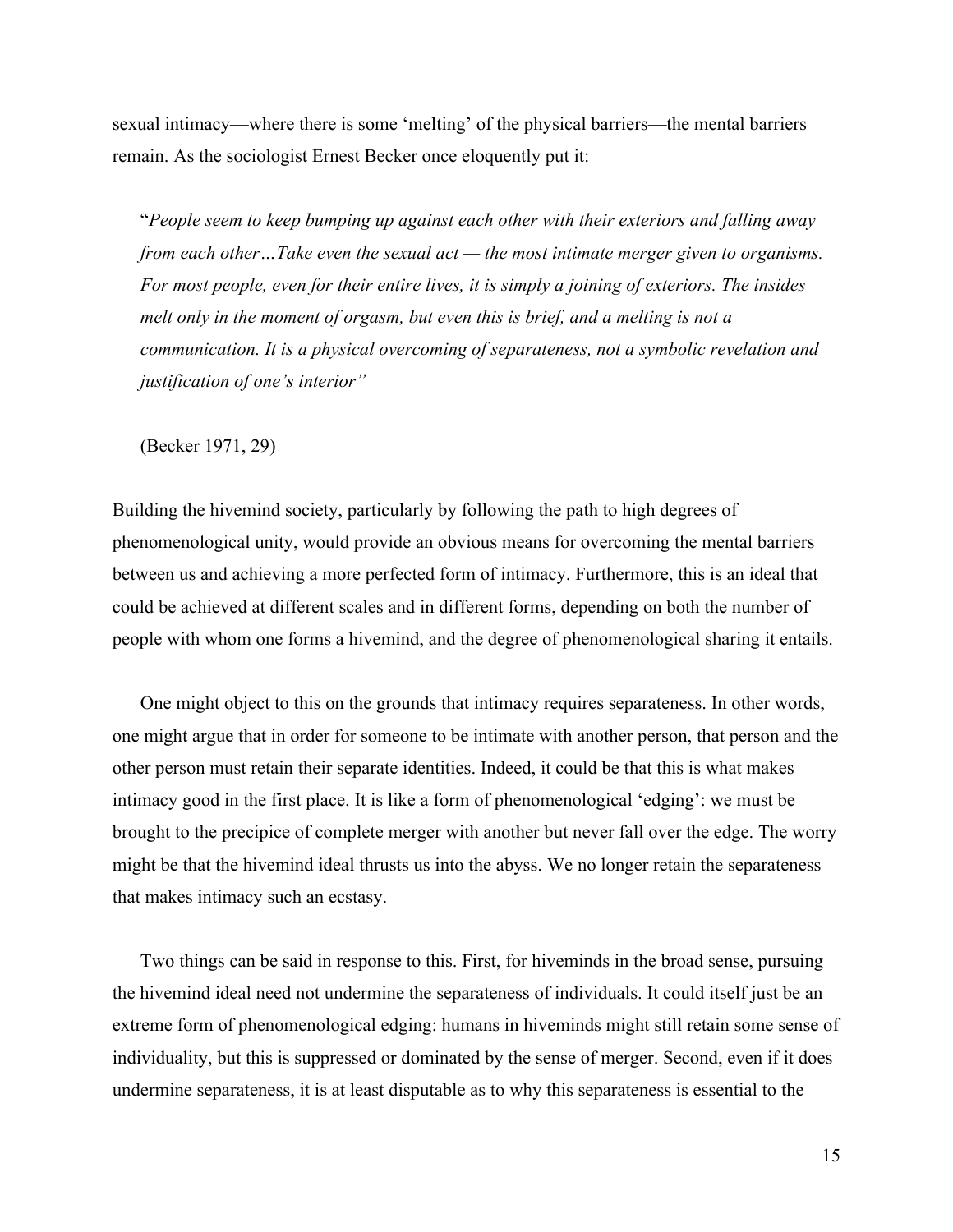good of intimacy. When we talk about achieving intimacy with another we usually focus on melting the boundaries between us, *i.e.* on trying to peer beneath the exterior mask and get at the person's true identity. Pursuing that ideal to its logical extreme leads us to the narrow hivemind model. There is nothing in the inner logic of intimacy that rules this out.

The second sub-argument has to do with problem-solving and goal achievement. Both of these things are thought to be a core part of the good life (Bradford 2016; Maslen et al 2019). There are different ways to make this case. Some people argue that goal achievement (understood, roughly, as the non-lucky realisation of a desired end) is an intrinsic good, something that is valuable in and of itself. In other words, achieving things through a difficult and non-lucky process, irrespective of what these things might be, is a good and makes life better, all else being equal (Luper 2014 defends something like this). Others, perhaps, more sensibly, argue that achievement is only a good if the goals or ends pursued themselves have value, i.e. that the states of affairs brought about through problem-solving and achievement enable us to flourish and thrive. The success of modern, industrialised societies is built on the back of its immense problem-solving capacity, particularly in how we harness energy toward the production of food, clothing, shelter, entertainment and culture (Morris 2015; Tainter 1988). It has long been known that individual humans are not that impressive when it comes to their problem-solving and goal achievement abilities. If you put a chimpanzee and a human in the wild, with no prior training, the chimpanzee will out-live the human every time. Humans depend on the existence of a 'group mind'—a cultural repository of tools, techniques and tricks—to survive. Henrich (2015) documents this at length giving numerous examples of how important 'collective intelligence' is to human flourishing. What's more, it seems like collective intelligence is becoming more and more important to our flourishing in the modern era. Numerous studies suggest that our capacity for research and innovation is subject to diminishing marginal returns (Bowles et al 2018; Nielsen and Collison 2018). We see this very clearly in the sciences. Where once a lone genius could make radical breakthroughs and define an entire field of study, we now require large interdisciplinary and international research teams to make the breakthroughs. Indeed, modern scientific papers frequently seem to require what Daniel Dennett (2017) calls "distributed comprehension", in which no one person understands the entirety of the paper. What all of this means is that achieving greater degrees of rational unity across a human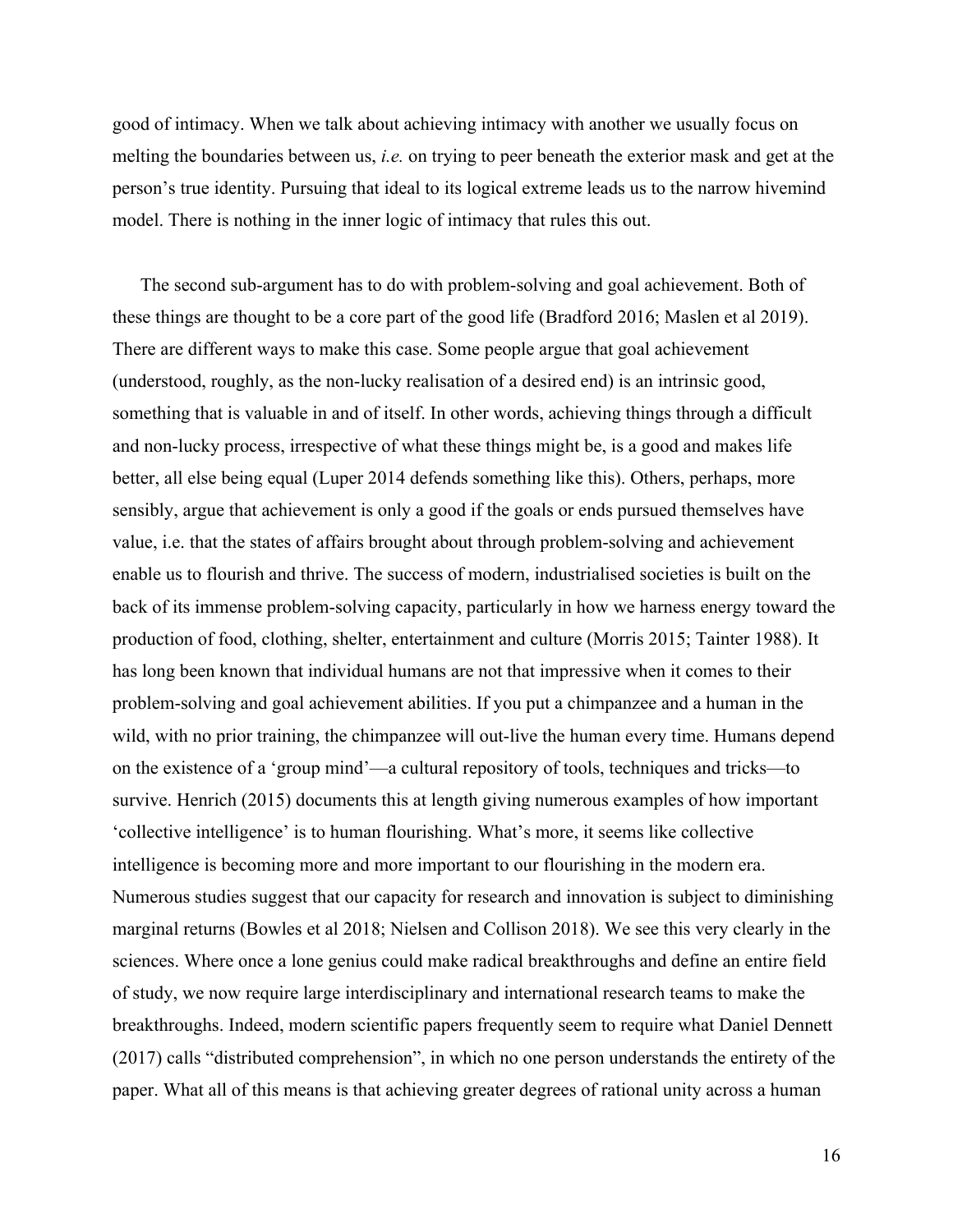population has always been essential to our survival and flourishing and has become more essential now. This, again, provides support for the hivemind idea, particularly in its rational unity form. If we want to achieve things through our actions -- for example, maintain the same levels of material wealth and success in the future<sup>11</sup> -- and if we want to retain our problemsolving, achievement-oriented society, stronger degrees of rational unity will be required, up to and including degrees that deserve the label 'hivemind'.

One might object to this argument on the grounds that solving problems and achieving goals is of little value unless it is *individual humans* that solve the problems and achieve the goals. This, however, is debatable. Oftentimes the instrumental value of a problem being solved or a goal being achieved massively outweighs the benefit to the individual who solves the problem. For example, it is much more important for our future that a cure for cancer is found, or that our energy or food needs are met, than that some particular individual does so. Similarly, and as stated above, the hivemind ideal may, in any event, be compatible with some lingering individualism that allows for individuals to experience some degree of satisfaction and accrue some benefit from problem-solving and goal achievement. Even if these experiences are not had by an individual human, and instead belong to a collective mind or agent, there is still some value to them: it is still good for certain goals to be achieved and associated experiences to be experienced, irrespective of who exactly is experiencing and achieving the goals. Nevertheless, there may be a nagging suspicion that individualism is somehow implicit in the axiological framework that is at play here—that it is not so easy to dismiss it or brush it off.

The third sub-argument takes a more direct aim at the citadel of individualism and argues that we should favour the hivemind because our commitment to individualism actually undermines truly moral and virtuous behaviour. Impartiality, altruism and selflessness are all usually taken to be hallmarks of moral behaviour. Indeed, a key desideratum in many metaethical theories is the extent to which they warrant impartiality in decision-making (see, for example, discussions of metaethical criteria in Beyleveld 1991, Smith 1994, and Enoch 2011**)**.

 $11$  We pick these as examples of goals that might be deemed "good" and thus add value to life. Some people might disagree with this and think that other goals are good. This doesn't really affect the point we are making which is simply that some level of goal achievement is part of the good life and many goals require collective action to achieve.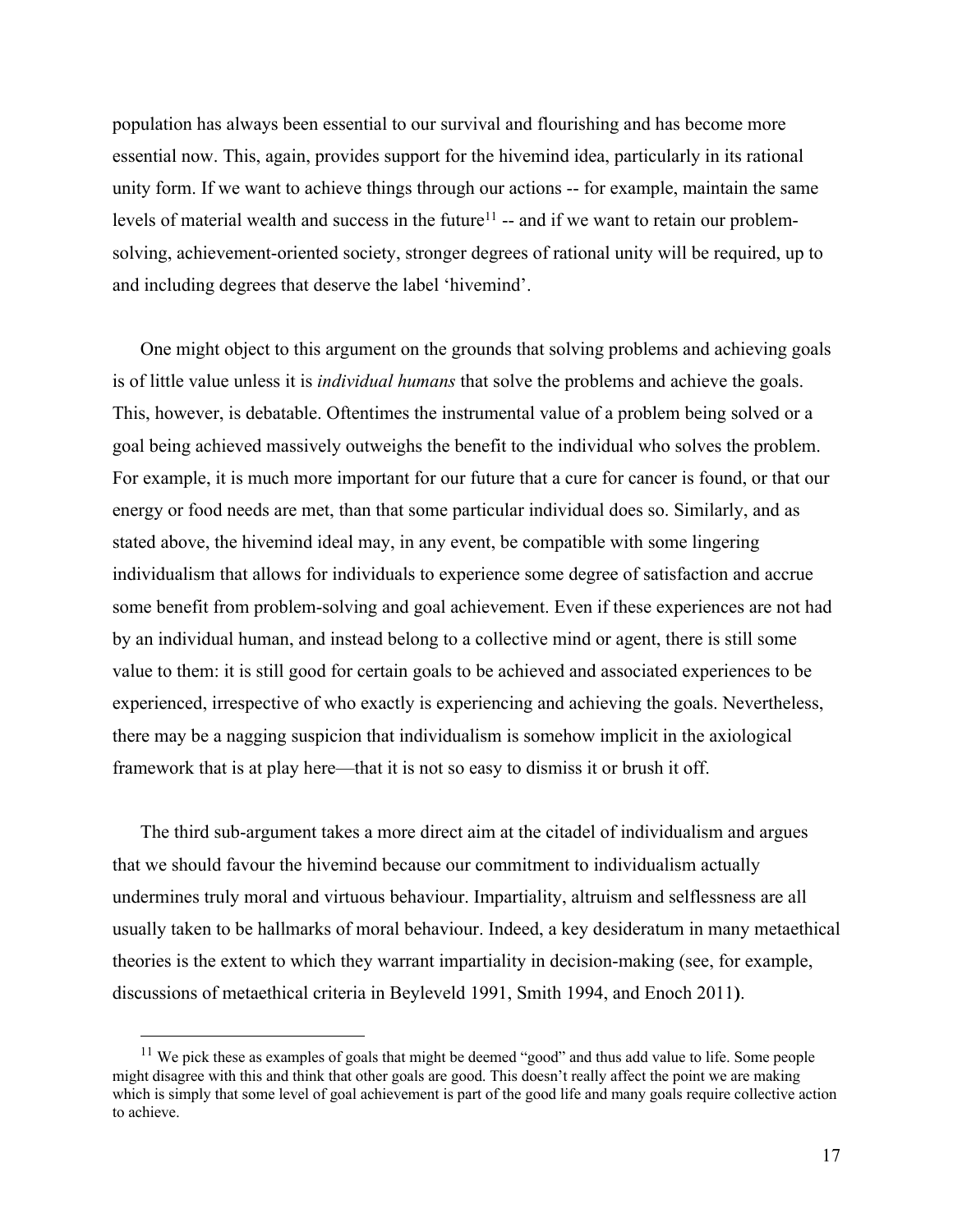Individualism is an impediment to impartiality. Individualism favours partiality, self-serving bias, and illusions of responsibility and virtue. It is because so many of us are trapped inside an individualistic bubble that we cannot act with true impartiality. Derek Parfit (1984) argues that our belief that we are separate, persistently existing individuals is, to a large extent, a conventional illusion, not a deep metaphysical truth. If we cast off the illusion we can live more open, altruistic lives. As he puts it: "When I believed that my existence was a further fact, I seemed imprisoned in myself…When I changed my view, the walls of my glass tunnel disappeared. I now live in the open air" (1984, 281). In making this observation, Parfit echoes millennia of Buddhist thought, which also emphasises the profound universal empathy that is possible through self-abandonment (Flanagan 2017). In addition to believing that it is a fact that there is no separate, unique, narrative self, members of the Abhidharma Buddhist tradition also think that there are good practical, moral reasons for rejecting an individualistic ethos. As Chadha puts it, they argue that attachment to an individualistic view opens us up to certain "moral defilements" including "greed, conceit, pride, jealousy and so on" (Chadha 2018, 17). We can rid ourselves of these defilements if we loosen the grip of individualism. Furthermore, it is claimed by members of this tradition that our belief in individualism is a source of much of our personal anxiety and suffering. Again, pursuing the hivemind ideal, in both of its forms, would help us to shatter the illusion of independent selfhood and live a more altruistic and enlightened life in the sense that eliminating the distinctions between different agents, and seeing everyone as part of s single unified hivemind, would be to achieve a perfected form of impartial altruism.

It is important that this third sub-argument be fairly interpreted. Staunch anti-individualists and proponents of the No-Self doctrine may push the point too far. While it is undoubtedly true that our commitment to individualism is a source of *some* moral vice and defilement, it is also a source of moral virtue and good (e.g. responsibility, care, duty, courage, charity and so on). A person who is content with the 'illusion' of individualism can live a good life. The more modest, and in our view more reasonable, interpretation of the argument is simply to say that individualism is not the only game in town and that there are moral and flourishing modes of existence that are in tension with that paradigm and are best achieved by escaping from it. That is what is made evident by this third sub-argument. That said, there is a significant objection lurking in the background here. One major complaint against this third sub-argument, and as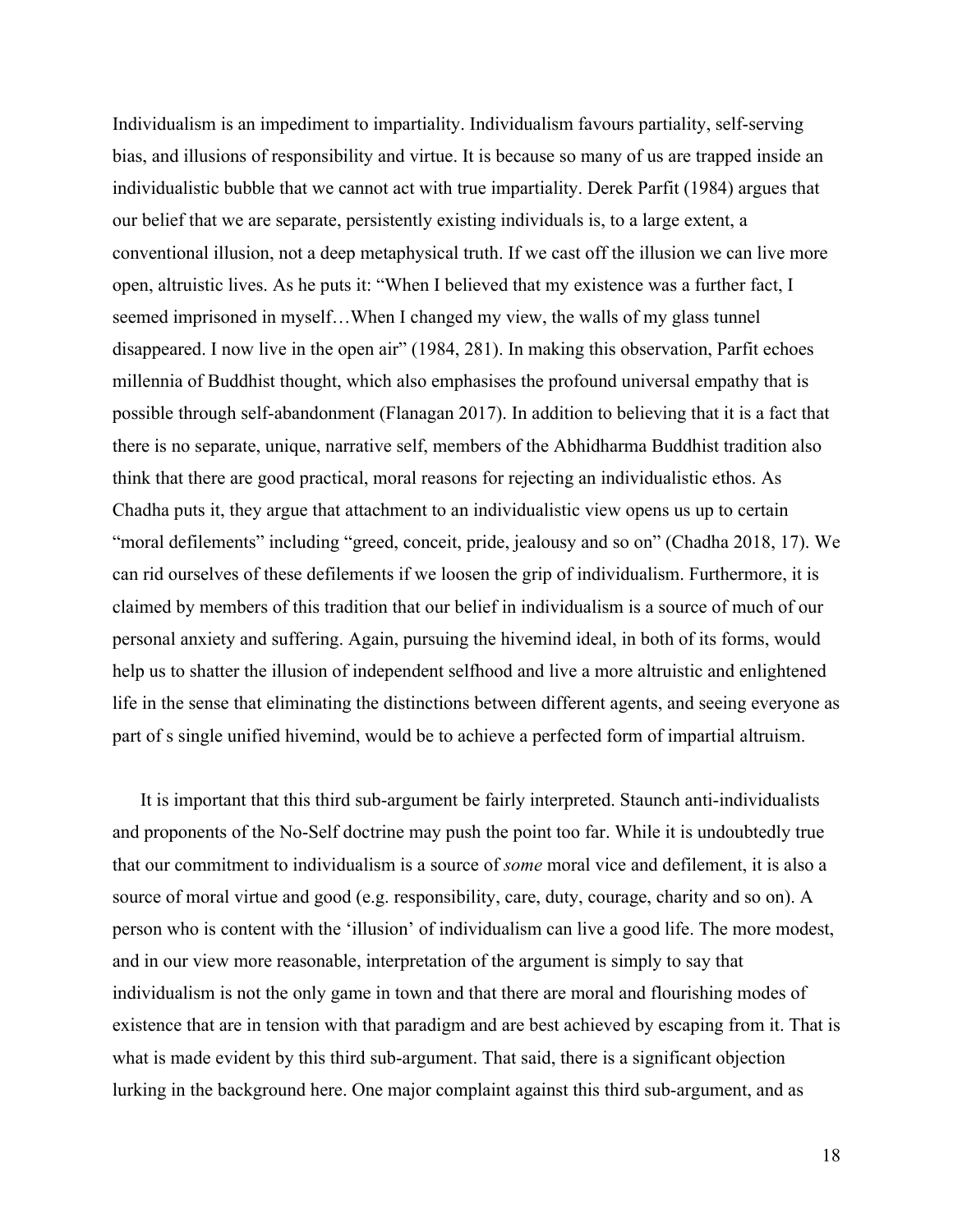already noted the second sub-argument, is that they both presume that individualism is indeed an illusion that is easy to cast off. That may not be the case. This is such an important objection, and one that cuts through most of the arguments we are making here, that it is worth addressing separately. We do this in the next section.

The fourth and final sub-argument in favour of the hivemind ideal is that pursuing that ideal is both compatible with, and possibly more conducive to, certain understandings of what it takes to live a meaningful life. This is an argument that has been made by Baptiste Le Bihan in relation to the Buddhist No-Self doctrine (Le Bihan 2018). As he notes, a typical reaction to that doctrine among Western thinkers is to argue that it lends itself to a form of nihilism. If the self does not exist, then what is the point of living? Life is only worthwhile if we, as individuals, live meaningful lives. But, as Le Bihan points out, there is nothing in traditional conceptions of what it takes to live a meaningful life that necessitates individualism. The one exception to this might be certain traditional religious understandings of meaning which insist upon the existence of a separate eternal soul in order for there to be meaning, but this is not a feature of all religious traditions and once you move to more secular understandings of meaning things become much more hospitable to anti-individualist views. The dominant secular understandings of meaning tend to be either subjectivist, objectivist or hybridist in nature (Metz 2013; Danaher 2014 & 2017; Campbell and Nyholm 2015). They claim that in order to live a meaningful life you must either (a) experience some subjective state of well-being (e.g. desire satisfaction or pleasure); or (b) bring about certain objectively valuable states of affairs (e.g. do good, find truth, create beauty); or (c) satisfy some combination of both subjective and objective states (e.g. be subjectively fulfilled by finding out the truth). At first glance, it might seem like each of these theories presupposes or requires the existence of a single self who experiences the relevant subjective states or brings about the relevant objective ends, but this is not necessarily true. There is nothing in subjectivism that insists that subjective pleasure must be felt by a unique, separate and persistent individual, and there is nothing in objectivism that insists that valuable ends must be brought about by a single individual. A collective agent, with high degrees of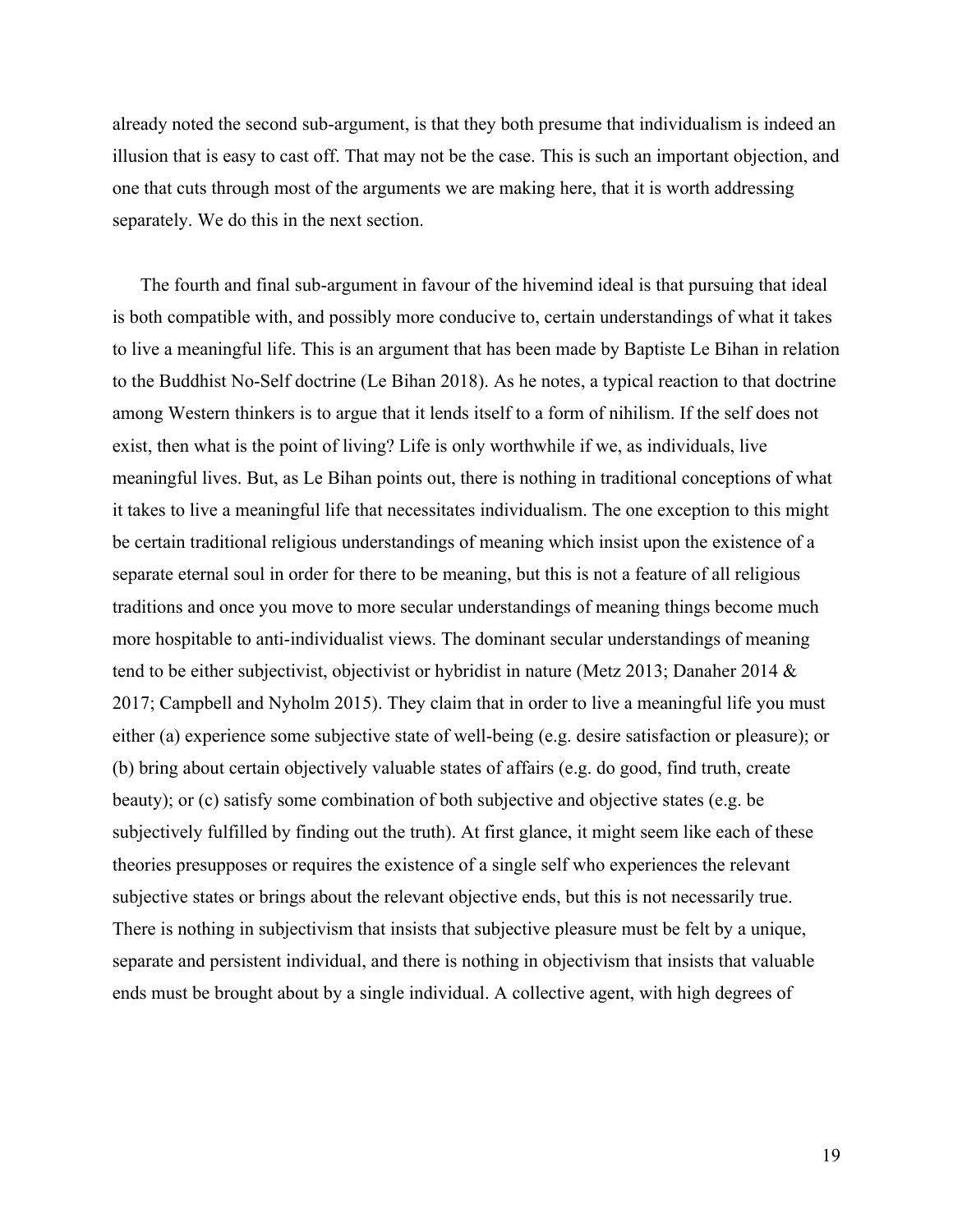rational and phenomenological unity could satisfy these conditions of meaning too.12 As Le Bihan describes it:

"*proper parts of the collections of entities we falsely identify as selves, may collectively instantiate normative properties, and may collectively pursue objective value. The search for meaning is genuine here— but this is not the quest of someone. This is the quest of a plurality that perceives—or thinks of—itself falsely as a singularity."*

(Le Bihan 2018)

Consequently, it is possible to pursue the hivemind ideal without giving up on living a meaningful life—the ideal is compatible with bringing about subjective pleasure and producing objectively valuable ends.

It might even be better than this. There are certain conceptions of meaning in life that are not only compatible with the hivemind ideal but are actually only possible if we pursue it. For example, a common motif in theories of meaning is that a meaningful life is one that contributes to projects or ideals that are beyond that of the individual. The classic version of this is the religious ideal of contributing to God's universal plan for salvation. One of the more unique secular variations of this ideal comes from Robert Nozick (1981; 1989). Nozick argues that meaning comes from transcending our natural limits (an idea also propounded by Thaddeus Metz (2013) in his theory of meaning), where this requires some connection with larger external things. Nozick argues that there are two ways of forging this connection. You can connect with something that always remains external to you or you can integrate yourself with the external thing, forging some larger organic unity. He thinks the latter strategy is particularly conducive to meaning: it makes us fit as part of a larger pattern. Again, Le Bihan notes that this provides a lot of hope for the proponent of the No Self doctrine because they seek to erase the boundary between the individual human being and the external world. It also provides a lot of hope for the

<sup>&</sup>lt;sup>12</sup> It is possible that both forms of unity are required on some accounts of meaning but that only one is required on others. For example, on a purely consequentialist theory of meaning -- that meaning depends on producing good consequences for the world -- rational unity may be all that it is required. On subjectivist or hybridist accounts, phenomenological unity may also be necessary.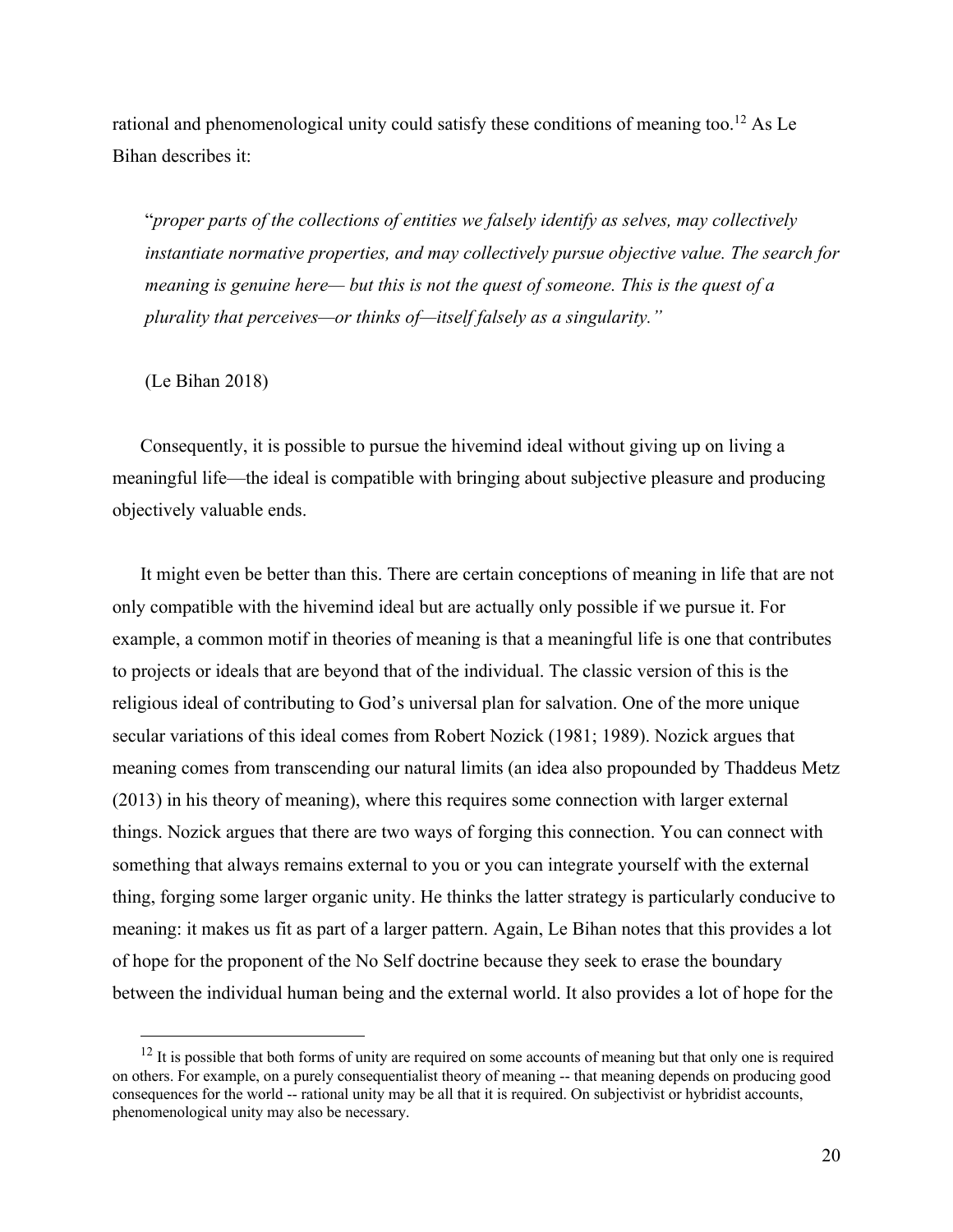proponent of the hivemind ideal. After all, what is that ideal if not an attempt to transcend the limits of an individual human body and integrate it within a larger collective unit?

Stepping away from this somewhat mystical doctrine, there is also the common motif that death and the fragility of human life somehow undermines or compromises meaning. Even among avowed naturalists, there is a belief that death makes life less meaningful and at the very least a longer lifespan would be more desirable (Landau 2017). Some people are racing to avoid death by imbibing concoctions of drugs, pursuing scientific research to combat the diseases of ageing and, at the extreme, freezing their corpses in the hopes of later resuscitation (Minerva 2018; O'Connell 2017). There may be something to recommend to each of these strategies, but perhaps there is another way? Perhaps by dissolving the individual and incorporating it into a larger collective agent, we have a more practical route to a longer life? After all, we already know that corporate agents can long outlive their original founders and managers. If we can make ourselves genuinely integrated parts of a unified collective entity we could participate in an extended, possibly even immortal lifespan. This is one thing that the hivemind ideal promises that is not as readily available to individuals.

To briefly summarise, each of these four sub-arguments provides some reason to think that the hivemind society is not just a mere possibility to which we should be open, but is also a possibility that we should desire, because it contains within it a pathway to flourishing.

### 5. Three Objections and Replies

But there be dragons here. Although we have done our best to argue that the hivemind society is worth taking seriously, we suspect the reader will still have some lingering doubts. We want to close by addressing three that we think are particularly important.

We start with the complaint that it is not that easy to abandon individualism. We alluded to this concern in the previous section when discussing Derek Parfit's views about the shallowness of individual identity and when discussing sub-arguments 2 and 3. It is worth now exploring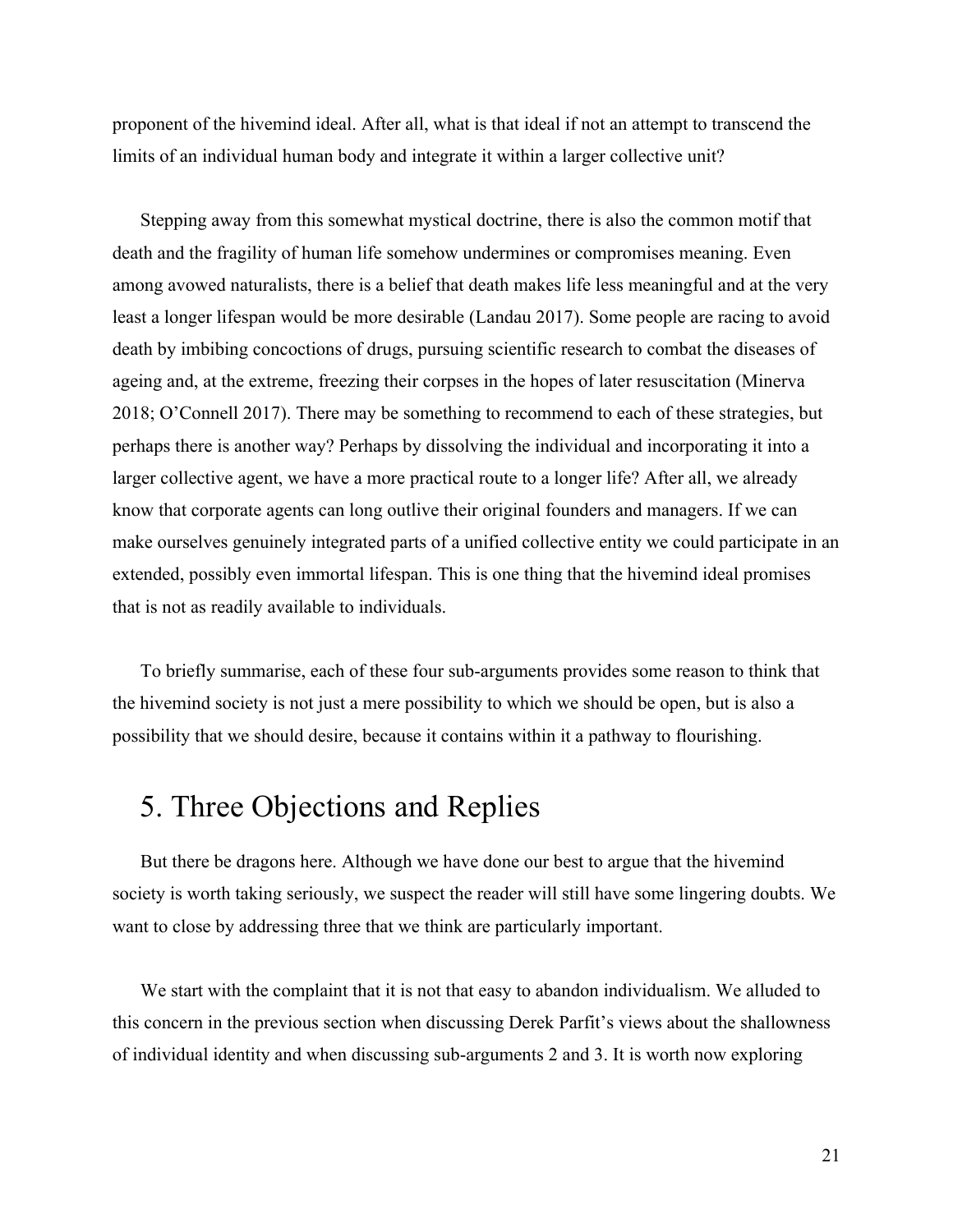those views in a bit more detail. Doing so will enable us to understand why someone might think it is not so easy to abandon individualism, and why we maintain that this is not quite true.

Parfit's views on personal identity are complex, and have been well-ventilated over the years, so there is always a danger that a brief summary does violence to their nuances. Nevertheless, in broad outline, they are as follows. Parfit is a naturalist and reductionist when it comes to individual identity. He does not think that we have a separate, non-material soul that constitutes our individual identity. Rather, he thinks that our individual identities are a consequence of certain functional operations of our brains. He also does not think that there is some deep, naturalistic fact or state of affairs about the brain that determines our individual identity. There is no 'soul-cell' lurking within your neo-cortex, the destruction of which would disrupt or end your sense of personal identity. Instead, your identity is a relatively shallow and contingent fact that results from the way in which your brain instantiates an extended chain of overlapping mental states (beliefs, desires, memories, intentions, etc). In other words, the reason why you think you are the same person right now as you were ten years ago is not because of some deep metaphysical fact linking these two versions of you, but because there is a continuous chain of overlapping mental states linking the present-you to the past-you. That's all there ever is to personal identity. Parfit then argues, through a series of thought experiments, that it is possible to disrupt and play around with those chains of overlapping mental states and so shatter the illusion of continued individual identity.13 It is possible to imagine cases (e.g. amnesia-inducing brain injury) where the present-you is not in any meaningful sense the same as the past-you (and ditto for future-you). It is also possible to imagine cases in which the chains of overlapping mental states fission into two streams, both of which can claim the same survival relationship with the pre-fissioning chain, or cases in which the chains are duplicated and cloned. Combined, these thought experiments reveal the relative shallowness of our sense of individuality, and, at least according to Parfit, should encourage us to take a more impartial and altruistic approach to life. There is no really good reason to treat the person who will occupy your physical body in 20 years' time more favourably than the person who occupies the physical body 20 yards down the street.

<sup>&</sup>lt;sup>13</sup> To use more Parfittian language, the claim is that the only thing that determines personal survival is the relation between mental states — something that Parfit calls 'Relation R'. This relation comes in degrees and it is possible for you to have relation R with a different physical body.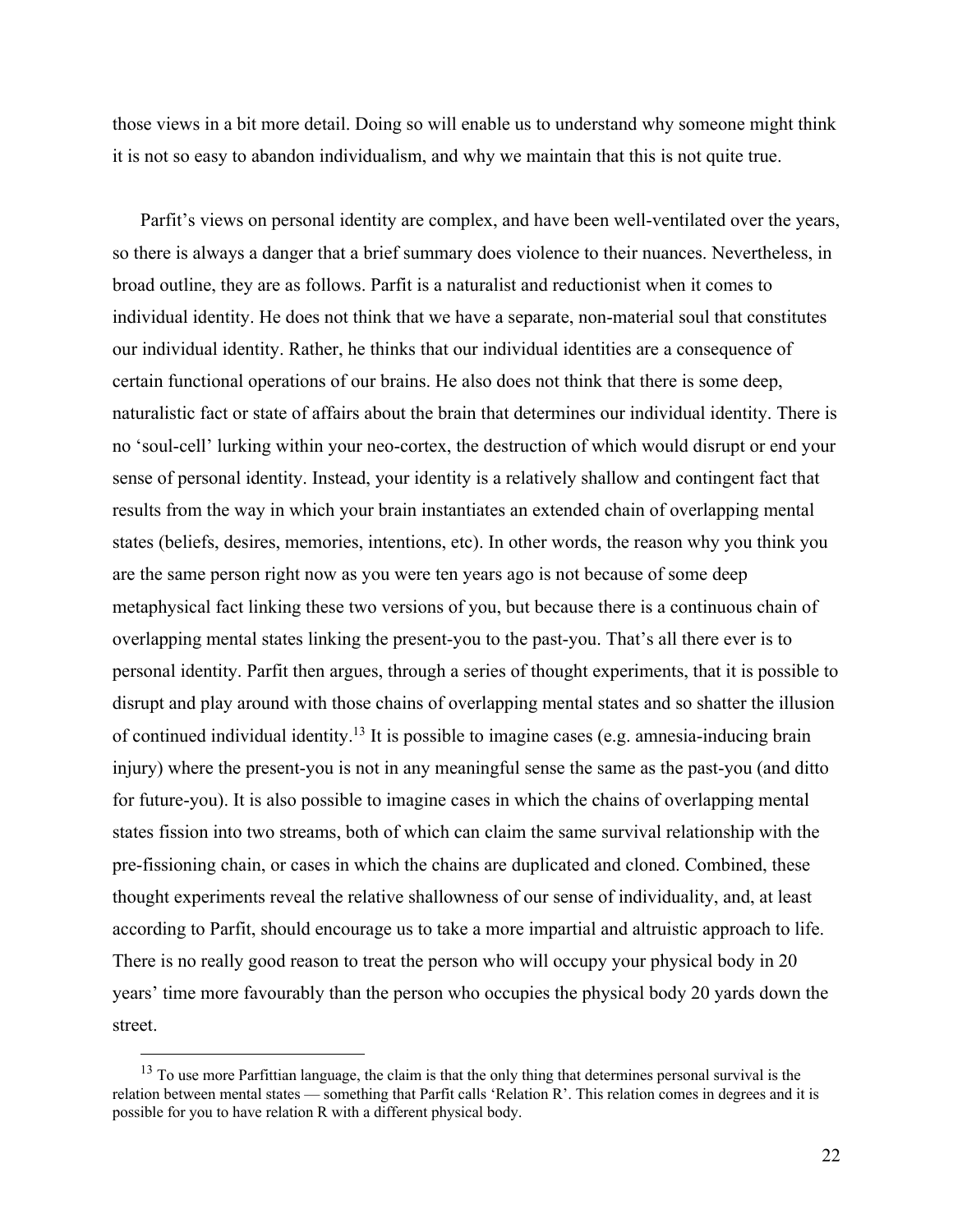Parfit's critics are unpersuaded. While many concede that there is no deep metaphysical fact that determines our identities, they argue that there are some robust and resilient practical and biological facts underlying our partiality to ourselves. Two examples of this can be found in papers by Christine Korsgaard (1989) and Tim Christie (2009). Korsgaard mounts a Kantian critique of Parfit's anti-individualism. She argues that our sense of ourselves as unique, endurant agents is not a result of metaphysics but of practical necessity. 'We' each find ourselves situated inside a single body, with different motivations and drives. It is practically necessary for us to resolve these different motivations and drives into a single plan of action, and to do so by occupying a single deliberative standpoint from which we can evaluate and choose different courses in life (Korsgaard 1989, 110-111). Korsgaard accepts that groups of humans can sometimes form group agents, such as nations or tribes (1989, 114) but argues that the existence of such group agents doesn't undermine or eliminate the practical necessity for unity within particular physical bodies. As she sees it:

*"when a group of psychological functions occupy the same human body, they have an even more imperative need to become a unified person. This is why the human body must be conceived as a unified agent. As things stand it is the basic kind of agent."*

(Korsgaard, 115).

Christie, whom we encountered earlier, takes a very similar stance, placing particular emphasis on the biological necessity of individuality:

"*each human is an individual living organism: humans are physically separate from other things in ways similar to how all organisms are separate from other things. It is empirically false that humans are a 'super organism' like, e.g., a hive of bees or a colony of ants*"

(Christie 2009, 184-185)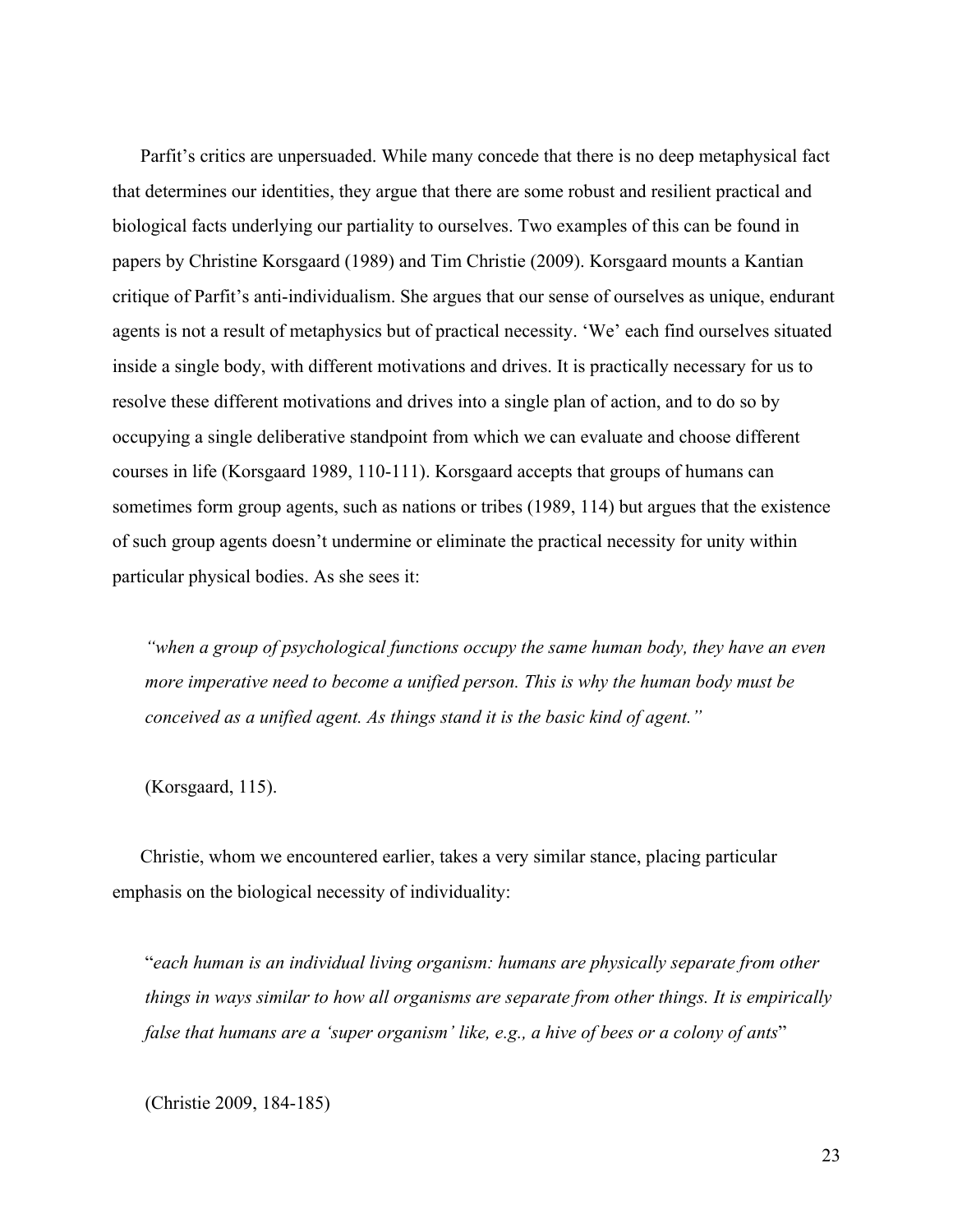Christie then goes on to argue (2009, 185) that our moral practices are constrained by these natural, biological facts, and hence lead us toward individualism. In combination, both Korsgaard's and Christie's views should give us some pause. Perhaps we are anchored to individualism by practical and biological necessity?

But the biological and practical constraints are not as strong as they initially seem. Four things can be said by way of response. First, as we have already seen, it seems plausible that humans have long been more like bees or ants than we might think since we have already built hives of culture where no individual has a good picture of the final result aimed at by the whole, and the drive for progress is slowly making our endeavors ever more like hives through advances in information communication technology.

Second, *contra* Korsgaard and Christie, there do seem to be at least some human beings who are not so practically or biologically tethered to individualism. Parfit is one. The philosopher Galen Strawson is another. Strawson has written a series of first-personal essays in which he describes his own sense of self (collected in Strawson 2018). He claims that he lacks any strong sense of himself as having a continued identity over time, or of his life fitting within some narrative arc or pattern. Instead, he sees himself as a succession of transient selves, each popping into existence for short periods of time, without any strong connection between them (other than the fact that they share the same biological body). If we assume Strawson's testimony is a sincere and accurate reflection of how he experiences his life, then we have an eloquent and persuasive counterexample to the claim that individualism is a practical necessity. This is to say nothing of the hordes of Buddhists who proclaim their fealty to the No Self doctrine.

Third, the persuasiveness of Korsgaard's and Christie's arguments is entirely contingent on the limitations of the world in which we currently live. Both of them accept this. They argue that the kind of possibility and necessity invoked by their arguments is technological in nature. If technology changed and if we could somehow merge bodies together or erode the practical need for biological unity, then their arguments would no longer hold (Korsgaard 1989, 115; Christie 2009, 188ff). This is an important admission because the argument being put forward in this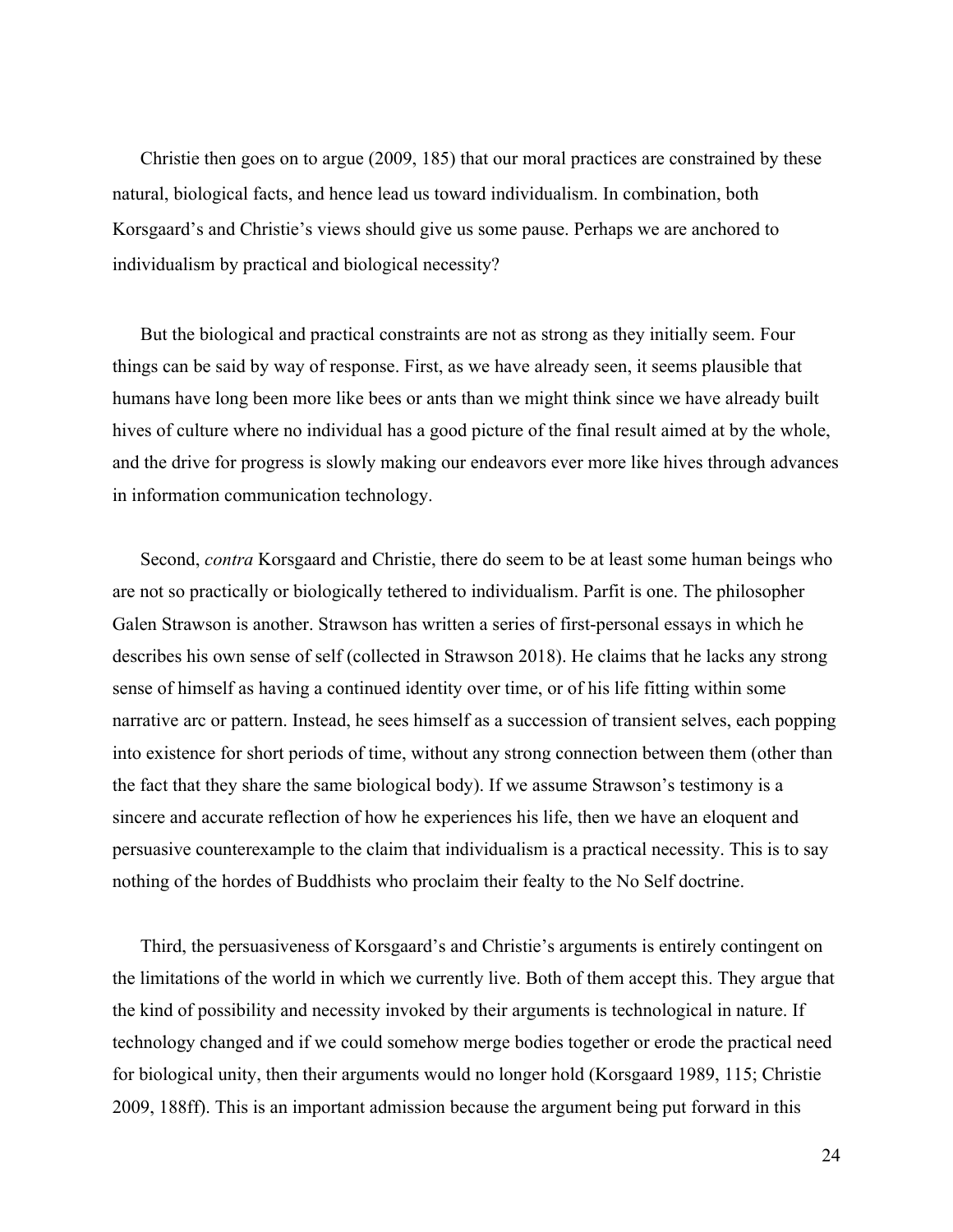paper is concerned with new technological possibilities and how they could facilitate and enable a hivemind society. If we develop technologies for rational and phenomenological unity to a sufficient extent, then it could be the case that what Korsgaard and Christie deem to be practically impossible could become possible, perhaps even normal. A new region in the space of axiological possibilities could be opened up to creatures like us. Christie might argue that even if it did we should resist the temptation to enter that space because of its moral disruption, but the arguments in the preceding section give reasons to doubt this: there is something potentially desirable about migrating into that space.

Fourth, and finally, it is possible to argue that there is no inconsistency between individualism and the pursuit of the hivemind. This is, admittedly, a paradoxical claim. Throughout this paper, individualism has been contrasted with the hivemind, as though they are polar opposites. But if individuals can exist in different sizes—*i.e.* if individuals are not confined to a single human body—then the pursuit of the hivemind society could be seen as the attempt to create a larger, super-individual (*i.e.* group agent or group person). Again, this is not a novel or bizarre claim. The creation of such super-individuals is something that Korsgaard accepts as a genuine possibility when she alludes to the idea of a group agent, and it is something that Carol Rovane has argued for repeatedly over the course her scholarly career (e.g. Rovane 1997, 2004, 2006, & 2014). If the hivemind ideal simply amounts to the desire to create such superindividuals, then many of the values we currently associate with individualism, and many of the things we find attractive about that axiological system, need not be lost in the transition. They simply get transferred to the super-individual.

This brings us to the second objection. This one focuses on the lessons of history. It could be argued that we have tried to create hiveminds in the past and it has not gone well. Consequently, we should not try again. Someone might make the claim that communistic regimes, for example, were driven by something like the hivemind ideal. Individuals were suppressed in the interests of the group or community. The group became the primary unit of moral concern (something similar is probably true for certain imperialistic, nationalistic and aristocratic regimes as well). Historically, this resulted in great misery and suffering. Millions of people were sacrificed in the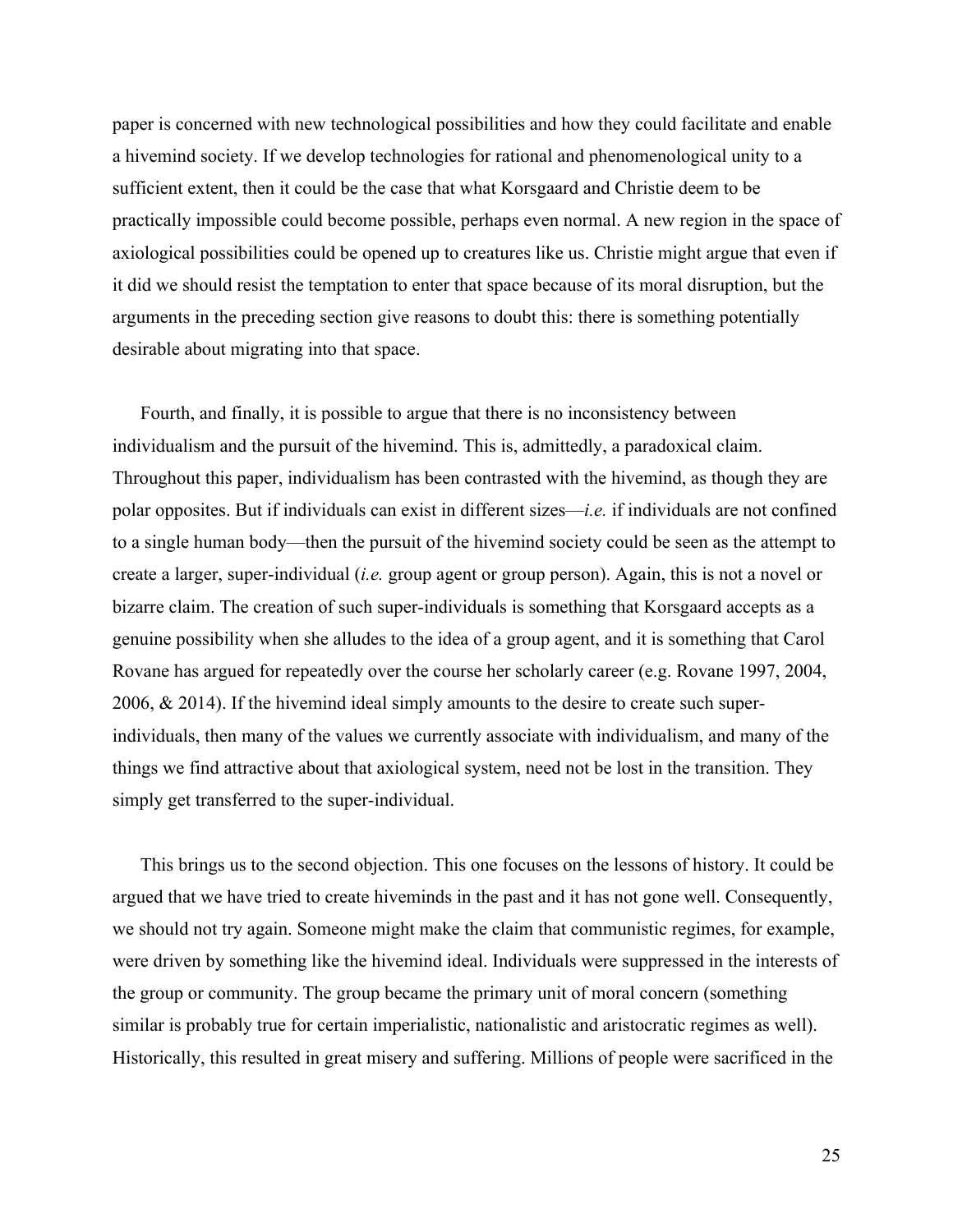interests of the regime, economies were mismanaged, and innovation stagnated. We don't want to go down that road again.

We should certainly proceed with caution and learn from the lessons of history. We should also not coercively apply the ideal to those who are not interested in it or persuaded by its merits: that has been one of the main reasons for historical suffering and immiseration (more on this in a moment). Still, there are reasons to think that both (a) the analogy between the hivemind ideal and historical regimes like communism are not particularly strong and (b) even if they are, the lessons may not apply in the future. On the first of these points, few of the obvious historical analogues involve anything like a pure pursuit of the hivemind ideal. The goal of communists was not to create a single group mind. It was to end capitalism and bring about greater equality and freedom. In many ways it was grounded in a highly individualist ethos. The same goes for nationalistic regimes: they were driven by a desire to create an ethnically pure state that could be glorified and protected from outside invasion. The sacrificial propensity within these regimes oftentimes stemmed from their utopianistic leanings and the associated sense that a few sacrifices on the road to utopia could be tolerated. The pursuit of the hivemind society does not need to be conceived of in such utopianistic ways (it is just one morally desirable possibility among many, not the only one or the best one) nor does it need to be polluted by other goals. Likewise, on the second point, the problems faced by past attempts to achieve hivemind-like status could have resulted from its technological impossibility: people couldn't ignore the practical and biological necessity of individualism. If the technological hurdles to greater collective unity can be cleared, this may no longer be an issue.

All of which brings us to the third and final objection. We just claimed in the previous paragraph that the hivemind should not be imposed coercively upon people against their will. This suggests that we are insisting upon a consent-condition being satisfied before anyone tries to form a hivemind union with another person. It could be argued that a consent condition of this sort is nonsensical in the present context. This is either because consent is a moral constraint that only makes sense in an individualistic world and so if we truly embrace the hivemind ideal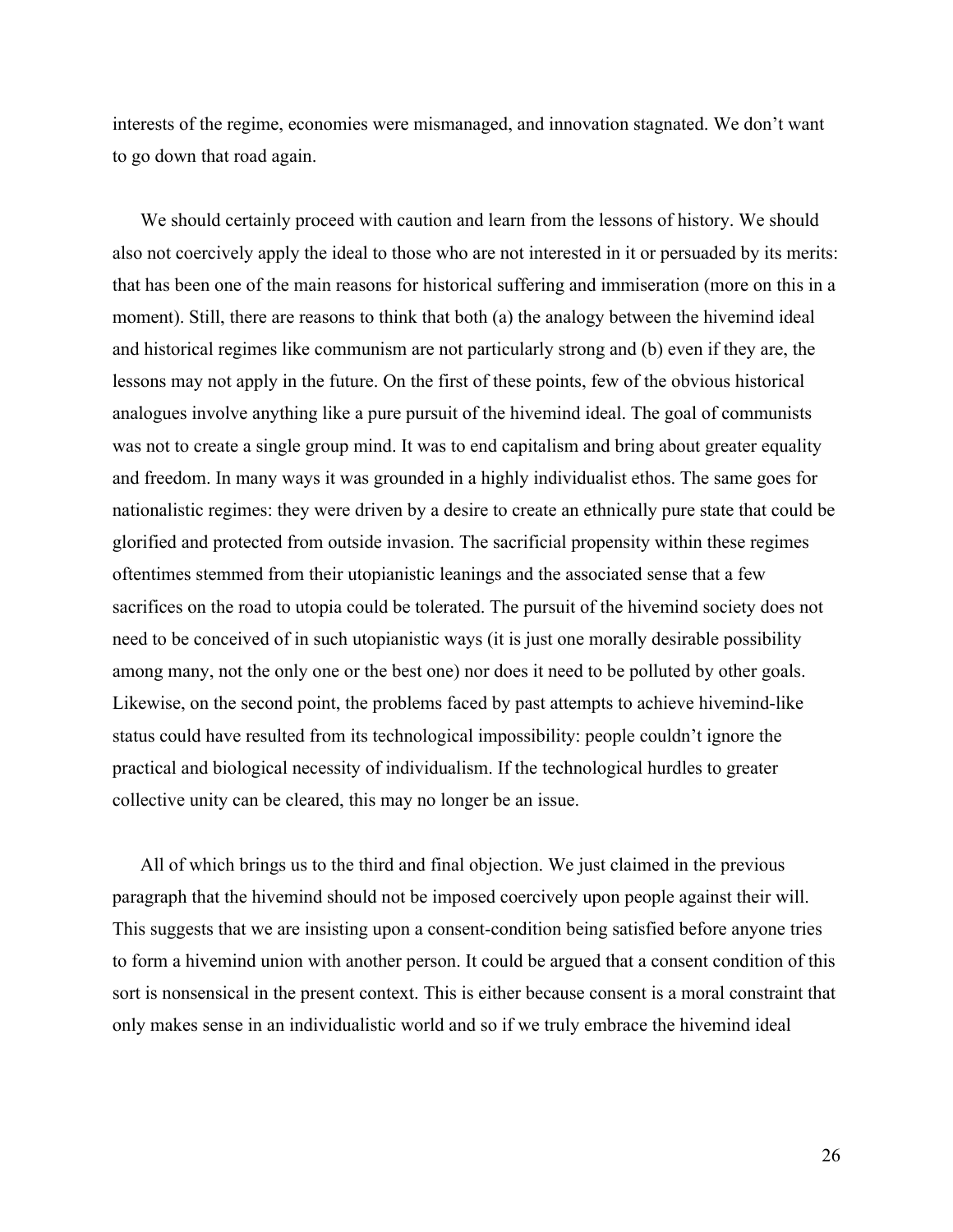consent is irrelevant. Or it could be because it is impossible for an individual to legitimately consent to form part of a hivemind. It would be like asking someone to consent to be a slave.<sup>14</sup>

Neither of these versions of the objection is persuasive. The first version admittedly makes some sense. It could very well be the case that in a world in which everyone has succumbed to the hivemind ideal, consent loses its moral magic and is no longer a relevant consideration. But many of us do not currently live in that world. Many of us live in a world with a strong commitment to individualism. If we are to transition to a different mode of living, then it is plausible to suppose that we should do this by respecting some of the key moral constraints of the world in which we currently live. Consent would be one of them. This means we have to respect consent at least until a significant transition to a hivemind society is made. In other words, at high degrees of rational and phenomenological unity it may well be the case that the individual has no moral standing and consent is irrelevant, but since it is a matter of degree there are, presumably, intermediate forms where individualism and collectivism/hivemindism have some moral parity. In these, intermediate forms the commitment to the consent condition could still be rationally justified, even if only for legacy reasons.

The second version is superficially appealing but it does not withstand closer scrutiny. Transitioning to a hivemind society is not directly analogous to becoming a slave. The problem with consenting to become a slave is that the consent is irreversible and, more importantly, brings about a mode of existence in which you retain your sense of individuality without your freedom. This is part of the tragedy of slavery: that the sense of individuality and autonomy is still present while in the enslaved state. That's not necessarily what happens if you consent to form part of a hivemind. If it is possible to join a form of hivemind society while maintaining sufficient individuality, then there could and should also be freedom for the individuals to *withdraw* (again, assuming there are degrees of hivemind status where individualism either takes precedence over or has parity with hivemindism)*.* On the other hand, if joining a hivemind requires dissolving one's individuality, then a closer analogy might be with consensual

<sup>14</sup> Plausibly the Borg are bad guys because they do *not* seek consent. At least, this would make them bad guys from our current individualistic perspective!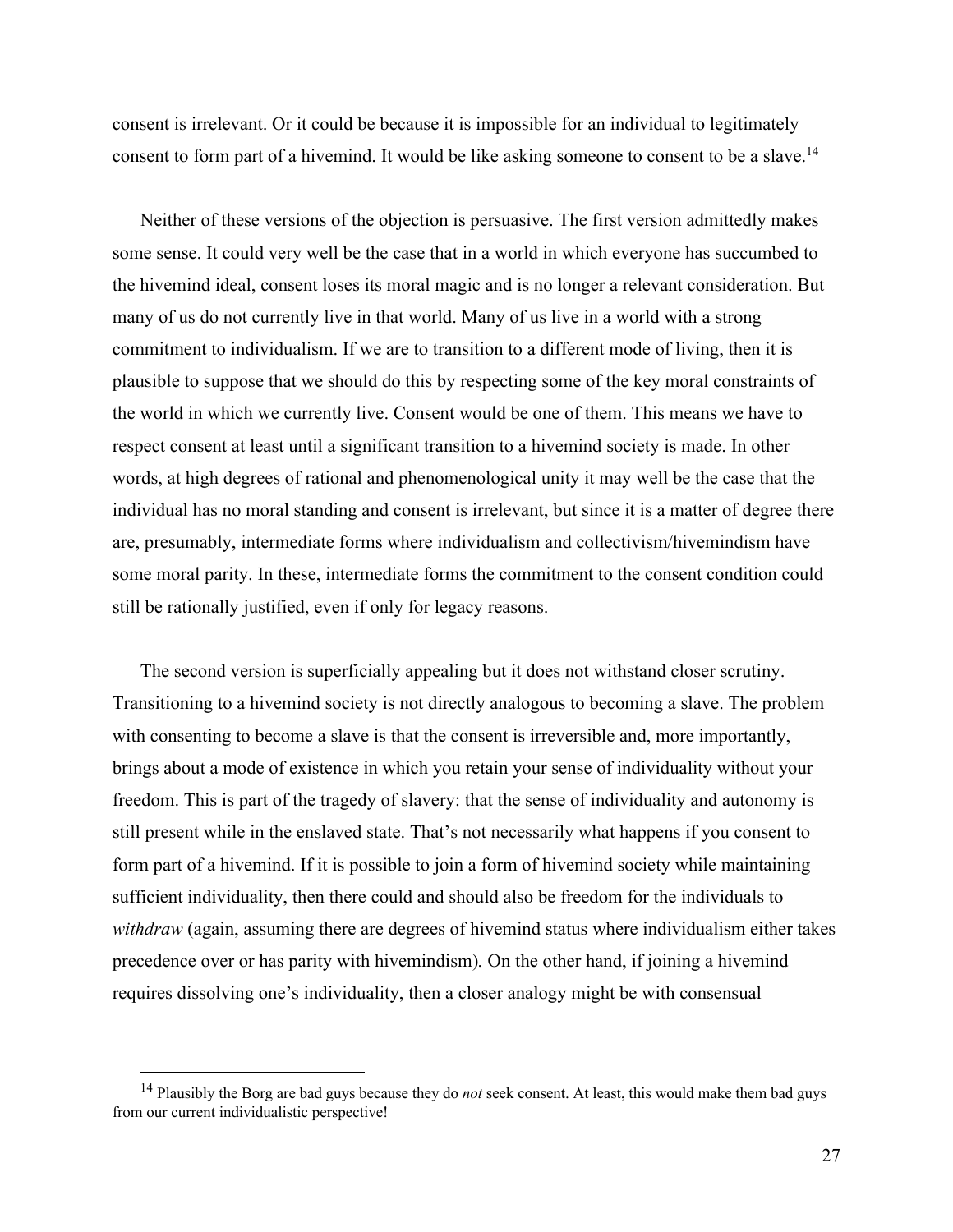euthanasia or suicide, since they similarly result in the death of the self.15 In this case, if you think it is possible for someone to rationally and reflectively consent to their own deaths (especially for the sake of something perceived to be of significantly greater value such as an end to suffering), then you should also think it is possible for someone to rationally and reflectively consent to joining a hivemind. That said, it may be wise to insist that people experiment with moderate degrees of the hivemind style of existence before taking any irreversible plunge.

# 6. Conclusion

In conclusion, far from representing a scary and alien ideal, the hivemind society should be counted among the axiological possibilities for the future of humanity. We are already able to achieve limited forms of hivemind-like status, modest and primitive though they may be, and contemporary technological developments could result in us achieving more impressive forms. When it comes to assessing the potential of these new possible forms of existence we should, at a minimum, adopt a principle of axiological openness and be willing to consider and experiment with them. More than that, though, there are reasons to think that aspects of the hivemind society are desirable. Pursuing it could enable stronger forms of intimacy, problem-solving and goal achievement, moral enlightenment and moral behaviour, while at the same time leaving open most of the traditional paths to finding meaning in life. There are, of course, objections to the hivemind society, but most of these are grounded in concerns that may no longer be relevant in light of technological advances in our capacity to unify with others. Furthermore, no mode of existence is perfect. Everything involves tradeoffs and the prioritisation of some goods over others. The hivemind society is no exception to this. It should be viewed as a legitimate and desirable axiological possibility, but not as the best or only axiological possibility.

 $15$  They are not perfectly identical of course. In the case of suicide, if you don't believe in an everlasting soul, then the self, and every sub-component or part of the self (including its sentience) ceases to exist. In the hivemind case, some sub-components of the individual will continue to exist, including some aspects of its sentience—they will just be subsumed into the hivemind. If anything, however, this might speak in favour of the permissibility of joining a hivemind since it allows for the persistence of valuable sub-components of the self, and not their everlasting destruction.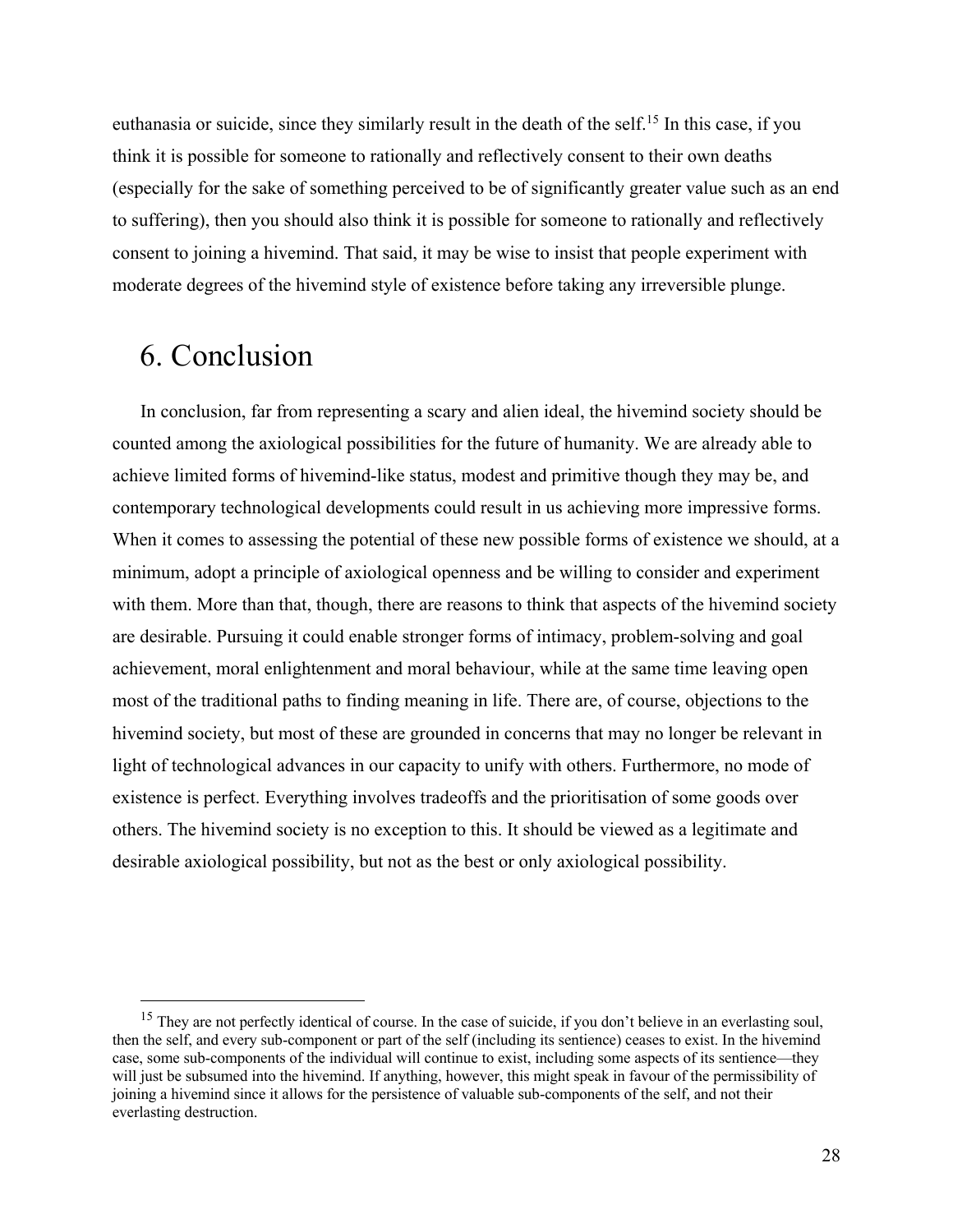# References

Becker, Ernest (1971) *The Birth and Death of Meaning.* 2nd Edition. New York: Free Press.

Beyleveld, Deryck (1991). *The Dialectical Necessity of Morality*. Chicago, IL: University of Chicago Press.

Block, Ned (1978). Troubles with Functionalism. *Minnesota Studies in the Philosophy of Science* 9:261-325.

Bloom, Nicholas, Jones, Charles, Van Reenen, John and Webb, Michael, 'Are ideas getting harder to find?' (2018), *NBER Working Paper* 5 March 2018, Version 2.0 – available at https://web.stanford.edu/~chadj/IdeaPF.pdf

Bradford, Gwen (2016). *Achievement*. Oxford: Oxford University Press.

Campbell, Steven and Nyholm, Sven (2015). Anti-Meaning and Why it Matters. *Journal of the American Philosophical Association*. 1(4): 694-711

Chadha, Monima (2017). No Self and the Phenomenology of Agency. *Phenomenology and the Cognitive Sciences*. 16: 187-215

Chadha, Moniam (2018). No Self and the Phenomenology of Ownership. *Australasian Journal of Philosophy* 96(1): 14-27

Christie, Tim. (2009). Natural Separateness: Why Parfit's Reductionist Account of Persons Fails to Support Consequentialism. *Journal of Moral Philosophy* 6(2): 178-195.

Churchland, Paul (1981). Eliminative Materialism and the Propositional Attitudes. *Journal of Philosophy* 78(2): 67-90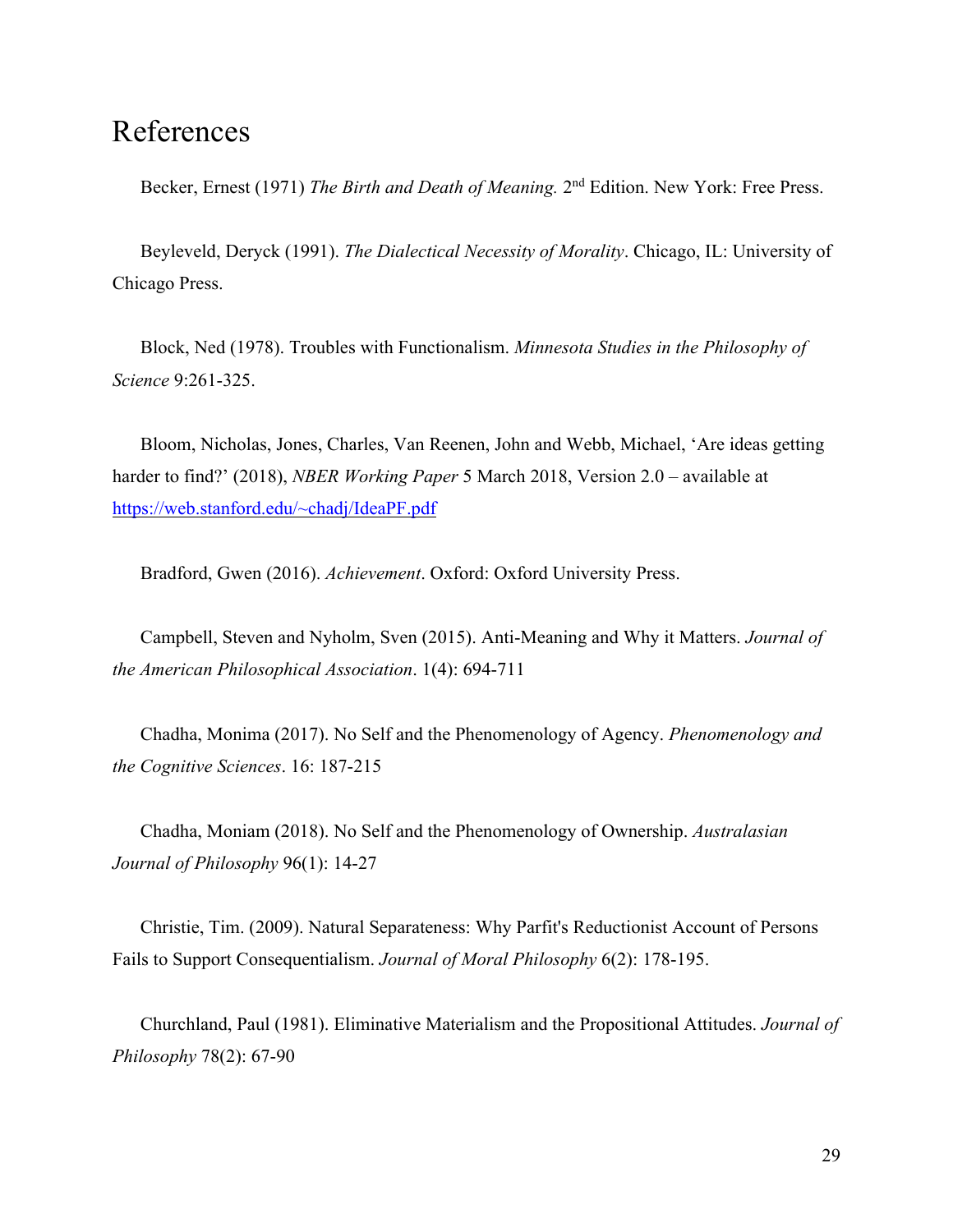Clark, Arthur C. (1962). *Profiles of the Future*. Harper & Row.

Collison, Patrick and Nielsen, Michael (2018). Science is Getting Less Bang for its Buck. The Atlantic 16th November 2018.

Danaher, John (2014). Hyperagency and the Good Life - Does Extreme Enhancement Threaten Meaning? *Neuroethics*, 7 (2):227-242.

Danaher, John (2017). Will Life Be Worth Living in a World Without Work? Technological Unemployment and the Meaning of Life. *Science and Engineering Ethics*, 23 :41-64

Dennett, Daniel C. (2017). *From Bacteria to Bach and Back.* W. W. Norton & Company.

Enoch, David (2011). *Taking Morality Seriously: A Defence of Robust Realism*. Oxford: OUP.

Flanagan, Owen (2017). *The Geography of Morals: On the Varieties of Moral Possibility*. Oxford: OUP.

Harari, Yuval Noah, (2016) *Homo Deus*. London: Harvill Secker.

Henrich, Joseph (2015) *The Secret of Our Success*. Princeton, NJ: Princeton University Press 2015.

Huebner, Bryce (2014) *Macrocognition: A Theory of Distributed Minds and Collective Intentionality.* Oxford: OUP, 2014.

Korsgaard, Christine M (1989). Personal Identity and the Unity of Agency: a Kantian Perspective on Parfit. *Philosophy and Public Affairs* 18:101-132

Landau, Iddo (2018). *Finding Meaning in an Imperfect World*. Oxford: OUP.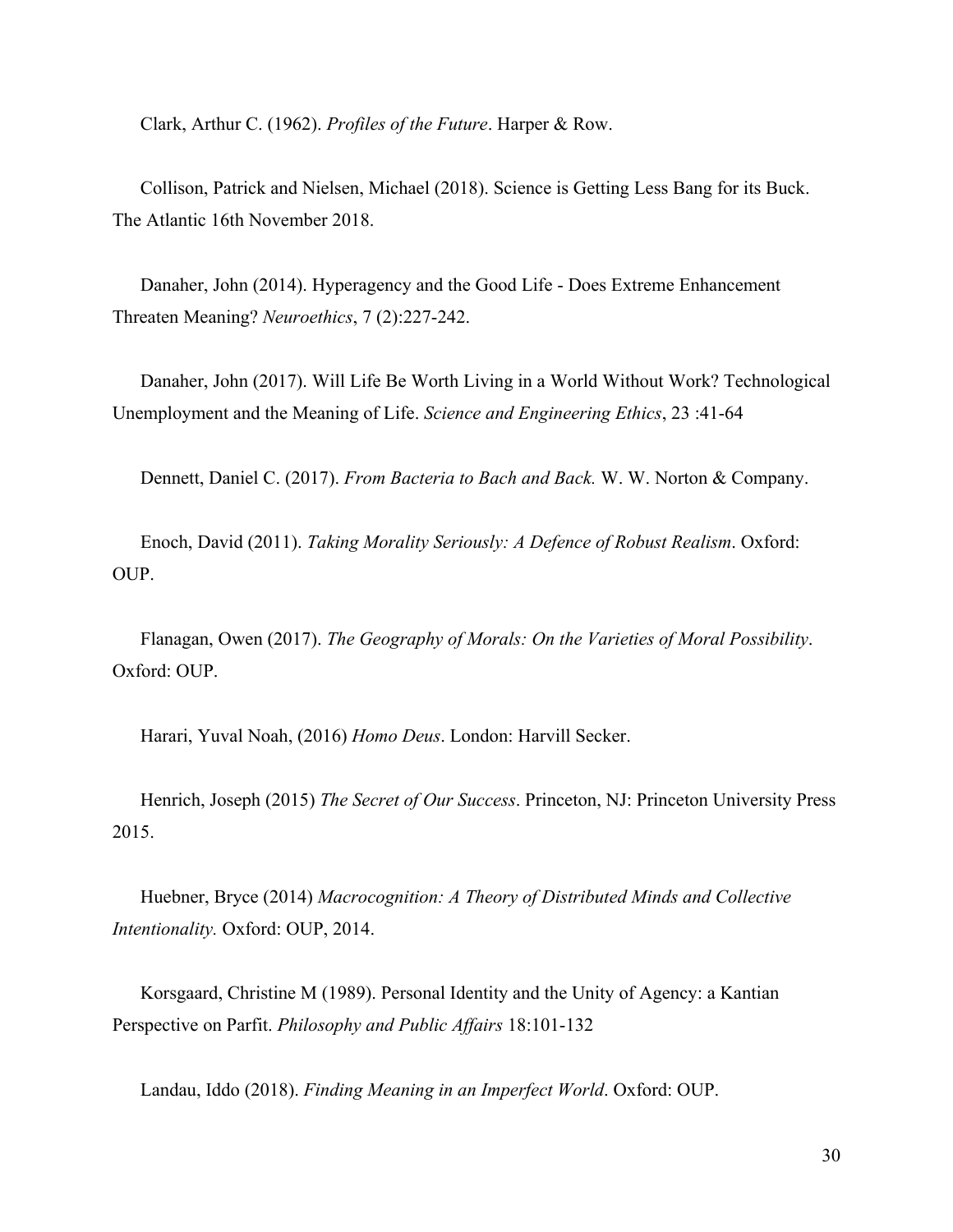Le Bihan, Baptiste (2018). The No Self View and the Meaning of Life. *Philosophy East and West* 69(2)

List, Christian and Pettit, Phillip (2011) *Group Agency*. Oxford: OUP, 2011.

Luper, S. (2014). Life's Meaning. In Luper, S (ed) *The Cambridge Companion to Life and Death*. Cambridge, UK: Cambridge University Press.

Maslen, H., SAVULESCU, J. and Hunt, C. (2019) "Praiseworthiness and Motivational Enhancement: 'No Pain, No Praise'?," *Australasian Journal of Philosophy,* pp. 1–15. doi: 10.1080/00048402.2019.1618883.

Metz, T. (2013). *Meaning in Life: an analytic study.* Oxford: Oxford University Press

Metzinger, Thomas (2009) *The Ego Tunnel: The Science of the Mind and the Myth of the Self*. New York: Basic Books.

Minerva, Francesca (2018). *The Ethics of Cryonics*. London: Palgrave MacMillan.

Morris, Ian (2015). *Foragers, Farmers and Fossil Fuels*. Princeton NJ: Princeton University Press.

Nicolelis, Miguel (2011). *Beyond Boundaries: The New Neuroscience of Connecting Brains with Machines and How it Will Change Our Lives*. New York: St Martin's Press.

Nozick, Robert (1981) *Philosophical Explanations*. Cambridge, MA: Harvard University Press.

Nozick, Robert (1989) *The Examined Life*. New York: Basic Books.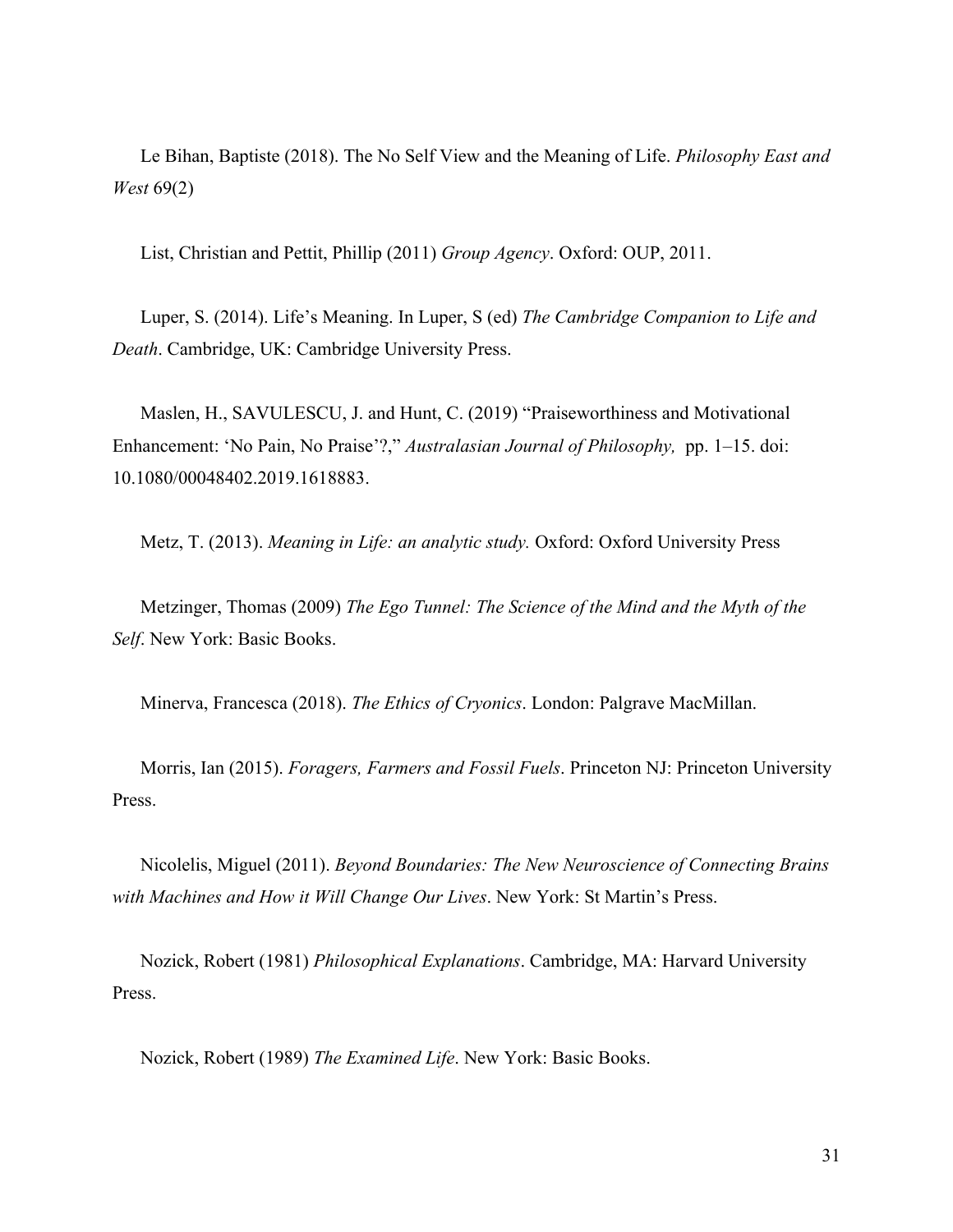O'Connell, Mark (2017). *To Be A Machine*. London: Granta.

Parfit, Derek (1984) *Reasons and Persons*. Oxford: Clarendon Press.

Paul, LA (2014). *Transformative Experience*. Oxford: OUP.

Putnam, Robert D. (2001). *Bowling Alone*. Simon & Schuster.

Rovane, Carole (1997). *The Bounds of Agency: An Essay in Revisionary Metaphysics.* Princeton, NJ: Princeton University Press.

Rovane, Carole (2004). What is an agent? *Synthese* 140 (1-2):181 - 198

Rovane, Carole (2006). Why do individuals matter? *Daedelus* 135(4): 49-59

Rovane, Carole (2014). Group Agency and Individualism. *Erkenntis* 79 (S9):1663-1684

Saadia, Manu (2016). *Trekonomics*. San Francisco, SF: Pipertext.

Savulescu, Julian and Persson, Ingmar (2016). Conjoined Twins: Philosophical Problems and Ethical Challenges. *Journal of Medicine and Philosophy* 41: 41-54

Schneewind, JB (1998) *The Invention of Autonomy*. Cambridge, UK: Cambridge University Press.

Schwitzgebel, Eric (2015). If materialism is true, the United States is probably conscious. *Philosophical Studies* 172(7):1697-1721.

Segal, Howard (2012). *Utopias*. Oxford: Wiley-Blackwell.

Siedentop, Larry (2011). *Inventing the Individual*. London: Penguin.